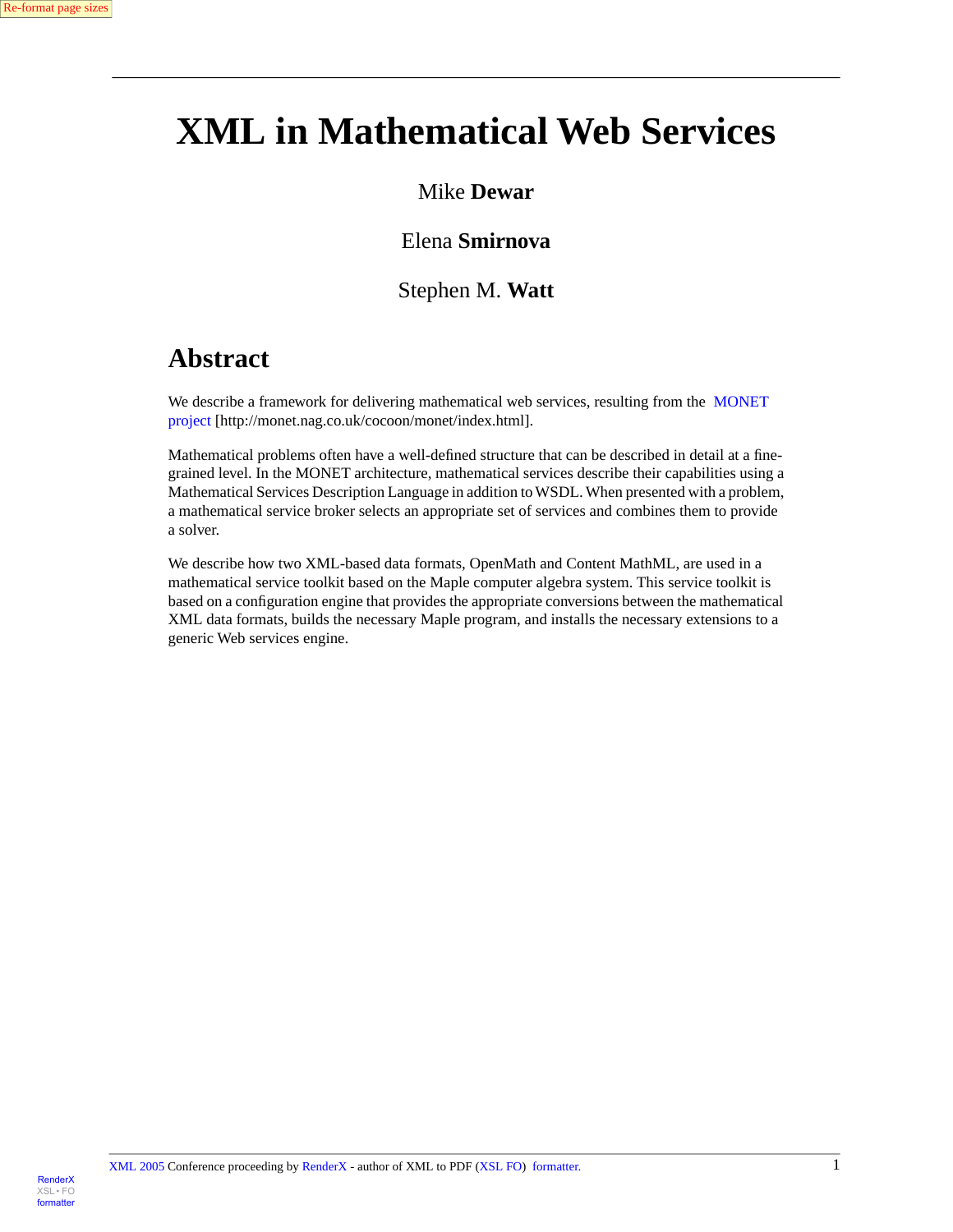## **Table of Contents**

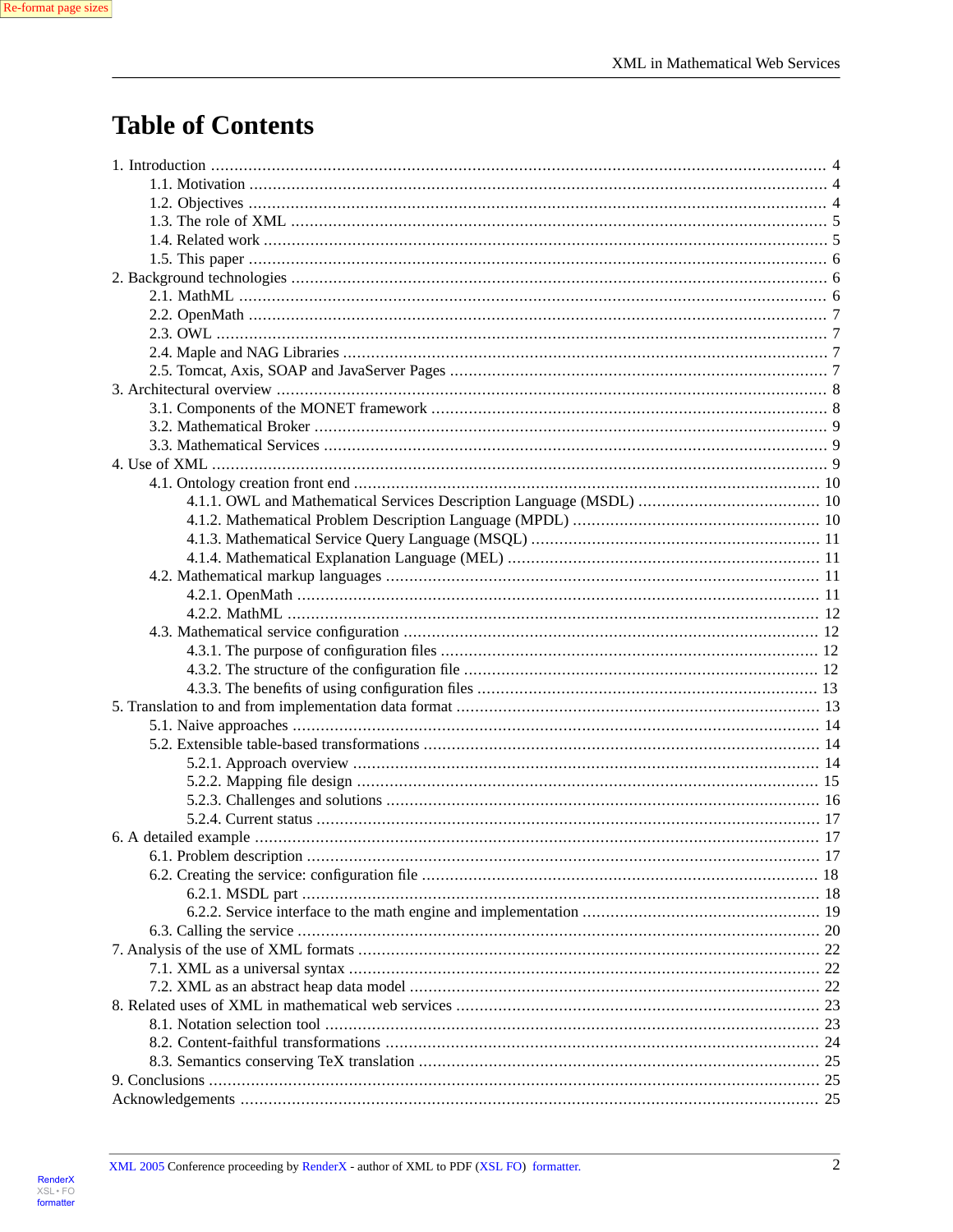| Bibli |  |  |  |
|-------|--|--|--|
|-------|--|--|--|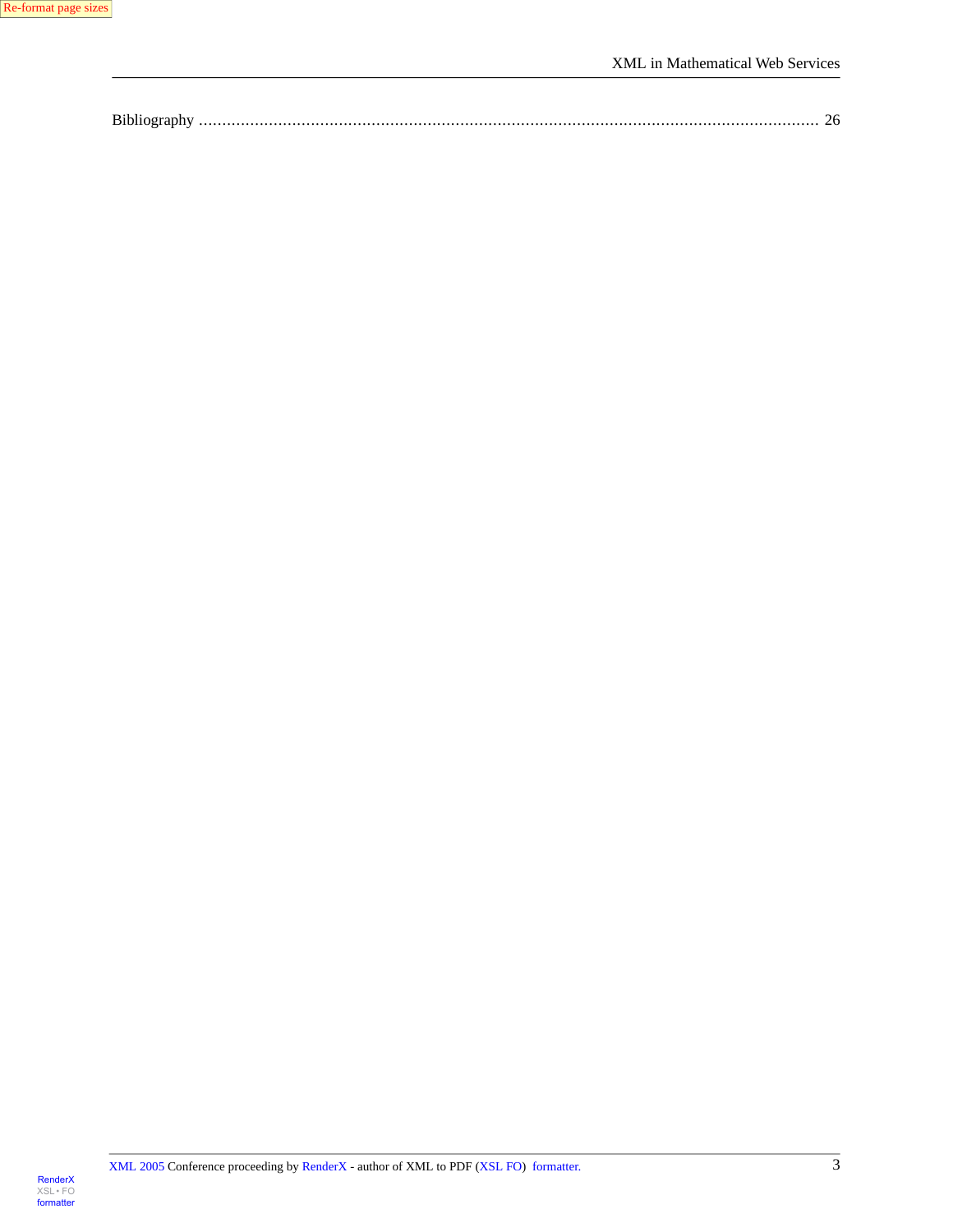# <span id="page-3-0"></span>**1. Introduction**

## <span id="page-3-1"></span>**1.1. Motivation**

Mathematics presents the perfect example of a richly structured, well defined problem domain. This contrasts with many problem areas where the exact meaning of a question is always subject to interpretation, or where the clear-cut questions are rather simple. In the domain of mathematical computation, problems in a rich context typically have a clear meaning and a well defined correct answer. The manner of arriving at the answer, however, is often difficult to determine: there may be several algorithms with different efficiency trade-offs, the algorithms may have their only implementations in different, incompatible software systems, or it may be necessary to combine algorithms that handle special cases for a particular problem. The objects involved in these computations may either be simple numerical quantities or be elements of elaborate mathematical models, with many semantic relationships and dependencies among the parts. From this point of view, mathematical computation provides a vantage point from which we can foresee problems that will later arise in other areas of semantic web services.

Mathematical web services are interesting from a purely practical perspective for several reasons. Foremost, mathematical algorithms often do not have many implementations. For example, there are optimization methods available only in particular numeric libraries; there are methods for decomposing multivariate systems of equations available only in particular computer algebra packages; there are methods of computing definite integrals that are available only in other, incompatible, computer algebra packages; there are asymptotically fast arithmetic functions only available in certain C libraries; there are computations in group theory and integer sequences that require access to special-purpose databases and use custom programs. No system implementor has the resources or the ability to integrate all these methods into a single package. From this point of view, mathematical web services can provide protocols allowing complex problems to be solved in a necessarily distributed and heterogeneous environment.

Mathematical web services also have a practical benefit from the economic perspective of a single user: with a vast array of mathematical software covering different, often overlapping areas, it is impractical to maintain local versions of all the packages a particular user might find useful. Although many of the packages are available without license fee, others have a substantial cost that cannot be justified for only occasional use for some unique functionality. Even maintaining an up-to-date collection of "free" packages involves substantial labour.

<span id="page-3-2"></span>Finally, exploring mathematical web services helps us understand some of the complex issues that will arise in other areas: we have already observed that this well defined problem domain can serve as a bellwether for web services in general. They can also help us understand some of the emerging problem areas of grid computing, as they begin to require a broader range of mathematical techniques. Further into the future, we see that as mathematical software systems become more complex, with numerous independently written components, it is important to understand the potential for service discovery protocols and self-organizing behaviour even within a single system.

## **1.2. Objectives**

From a high-level perspective, the overall objective of our work has been to understand the problems that arise in providing mathematical web services. This involves a number of related problems, including:

- How can mathematical services be provided most effectively in a platform-neutral manner, while preserving the semantics of the mathematical enquiries?
- How can mathematical services be adequately described, so that their functionality is precisely conveyed at a sufficient level of detail?
- What is required to compose services and to plan the solution to a complex problem?
- How can the solution of a complex problem be documented so that the result can be trusted, or that the responsibility for correctness be ascertained?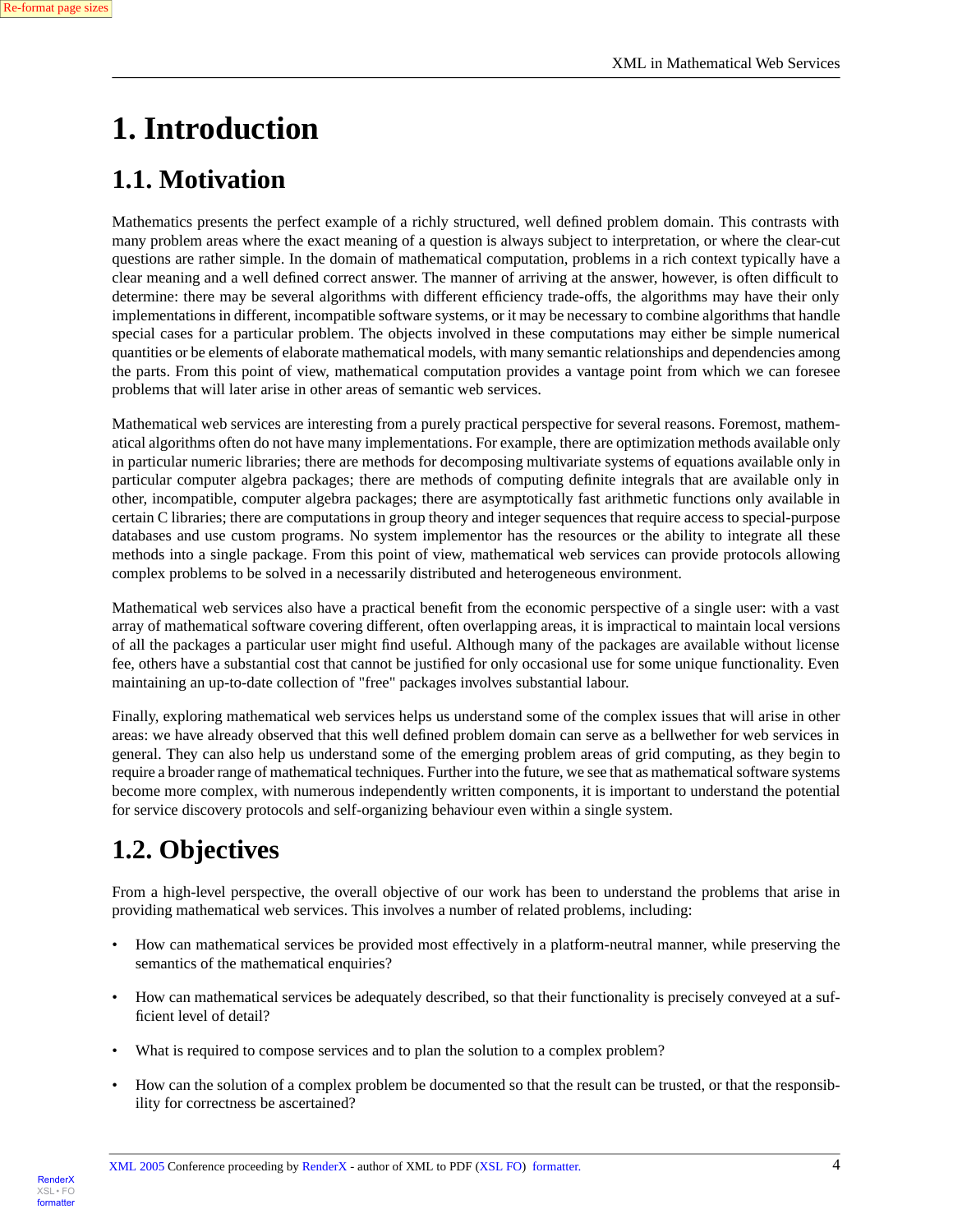- How can this be achieved in a manner compatible with existing web technologies?
- How can this be achieved without requiring mathematical software specialists to also become specialists in web technologies?

Each of these problems is, in itself, broad in scope. In this paper, we concentrate on the role XML can play in each of these areas.

<span id="page-4-0"></span>To make this investigation concrete, and as a practical objective of our work, we have had the additional goal of developing a prototype framework, populated with sample elements for each of its components. This has been undertaken as a collaboration within the MONET project, funded by the European Union.

### **1.3. The role of XML**

This paper describes the role that XML has played in our framework prototype. We use XML to exchange mathematical data, to describe services and results, and to configure components. This involves a number of standard XML data formats and tools:

- *OpenMath*, a standard XML-based representation for semantic mathematical expressions, is used as the platformneutral representation to exchange mathematical data in problem specifications and results. OpenMath provides an XML syntax for mathematical objects, as well as an XML format for content dictionaries describing the objects semantics.
- *The Web Ontology Language* (OWL) is used to build a universe of problem and solution method concepts.
- *XSL Transformation Language*(XSLT) is used for conversion between various data formats.
- *Content MathML*, another standard XML-based representation for mathematics, can be negotiated as a data transmission format between components. Additionally, it is used internally in the implementation of some components

In addition, we have defined a number of application-specific XML formats that play roles within the architecture:

- *Mathematical Services Description Language* (MSDL) is used by mathematical software components to publish detailed information about the services they provide. WSDL is also used to describe the format of the messages that they send and receive.
- *Mathematical Problem Description Language* (MPDL) is used to specify the mathematical problems to be solved
- *Mathematical Explanation Language* (MEL) is used to explain the process by which a solution has been obtained.
- *Mathematical Service Query Language*(MSQL) is used by clients to send problem instances with mathematical content to a broker.
- <span id="page-4-1"></span>• *Mathematical Services Configuration Language*(MSCL) is used to configure mathematical service engines. It provides the interface between the web-service and an application program, which need not be web-aware.
- *OpenMath to Maple Mappings*(OMM) allow modular definitions for translation between Maple and OpenMath.

The role of each of these is described in more detail throughoutthe paper.

### **1.4. Related work**

We have previously reported on the MONET architecture in [**[MKM04a](#page-26-0)**]and [**[WSJ](#page-27-0)**]. Detailed descriptions of aspects of this work have been published separately. Work on the MONET ontologies has been reported in [**[EW02](#page-26-1)**] and [**[MKM04b](#page-26-2)**]. Service description and configuration has been described in [**[IAMC04](#page-26-3)**]. Progress on mathematical service

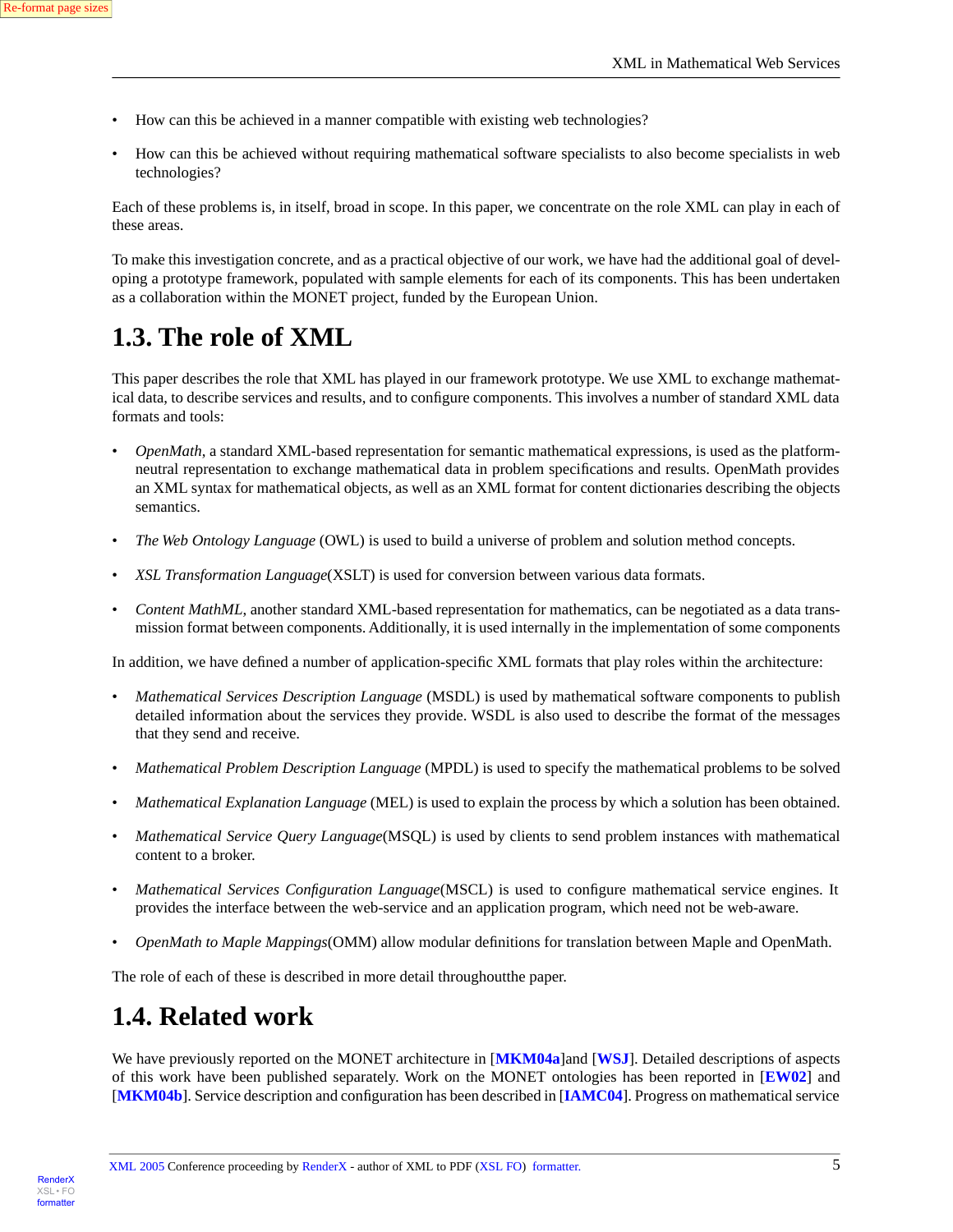discovery has been reported in [**[AHM05](#page-26-4)**]. A related current project at the University of Manchester is "Instance Store" [**[IS](#page-26-5)**]. A current project on mathematical service brokers at the University of Linz is [**[MathBroker](#page-26-6)**]. In addition, experience in the MONET project has had a direct influence on two recent standards [**[OWL](#page-27-1)**][**[OM2](#page-27-2)**], to which members of the consortium have contributed. Earlier, related work influenced the form of [**[MathML](#page-26-7)**].

### <span id="page-5-0"></span>**1.5. This paper**

- This paper examines the role of XML and related technologies in the provision of mathematical web services. We see the main contributions of this work as:
- a prototype architecture for mathematical web services, providing insight into all of our main questions;
- an implementation, testing these ideas, and providing useful demonstrator services;
- a demonstration that mathematical web services can effectively be provided and composed in a platform-neutral architecture using standard XML formats;
- a general, extensible strategy for conversion between OpenMath and application specific language, in this case Maple; and
- a mechanism to structure mathematical services so that application developers need not have any knowledge of web technologies.

<span id="page-5-1"></span>The rest of the paper is organized as follows. Section 2 gives an overview of existing XML and Web Service technologies used as a base for the MONET project. Section 3 presents the overall architecture of the broker-based MONET framework for mathematical web services. Section 4 shows how XML is used in different parts of this architecture. Section 5 outlines some of the techniques for mathematical data translation between XML formats and their native representation in mathematical systems. Section 6 illustrates the ideas for the MONET architecture with an example of a symbolic mathematical web service. In Section 7, we analyse the global role of XML in the framework for mathematical web services. Section 8 summarizes three closely related XML-based projects, complementing the current project. We present our conclusions in Section 9.

# **2. Background technologies**

At the starting point of our investigation, there were certain existing technologies that were related to our problem domain. *OpenMath*[**[OM1](#page-26-8)**] and *MathML* [**[MathML](#page-26-7)**] were two pre-existing XML formats for mathematical data exchange. *Owl*[**[OWL](#page-27-1)**] was an emerging language for ontologies to be used in a web context.

<span id="page-5-2"></span>It was clear that any experiments would require sample symbolic and numeric mathematical services. For these, *Maple* [**[Maple](#page-26-9)**]was chosen as a functionally rich computer algebra system and the *NAG Libraries*[**[NAG](#page-26-10)**] were chosen as an example of a complex suite of numerical software. Additionally, we used a number of standard tools for providing general web services. We describe each of these briefly.

### **2.1. MathML**

MathML was developed under the aegis of the World Wide Web Consortium as a format to represent mathematics on the web and in other digital documents. It provides support both for the way mathematics should appear, through Presentation MathML, and for its semantics, through Content MathML. Presentation MathML provides a full range of elements to describe most mathematical notations. Because the range of mathematical semantics is much greater than the range of conventional notation, Content MathML was necessarily restricted in scope. Content MathML provides elements to convey the meaning of only elementary mathematical concepts. Content MathML can, however, reference externally defined concepts, notably including those defined by OpenMath.

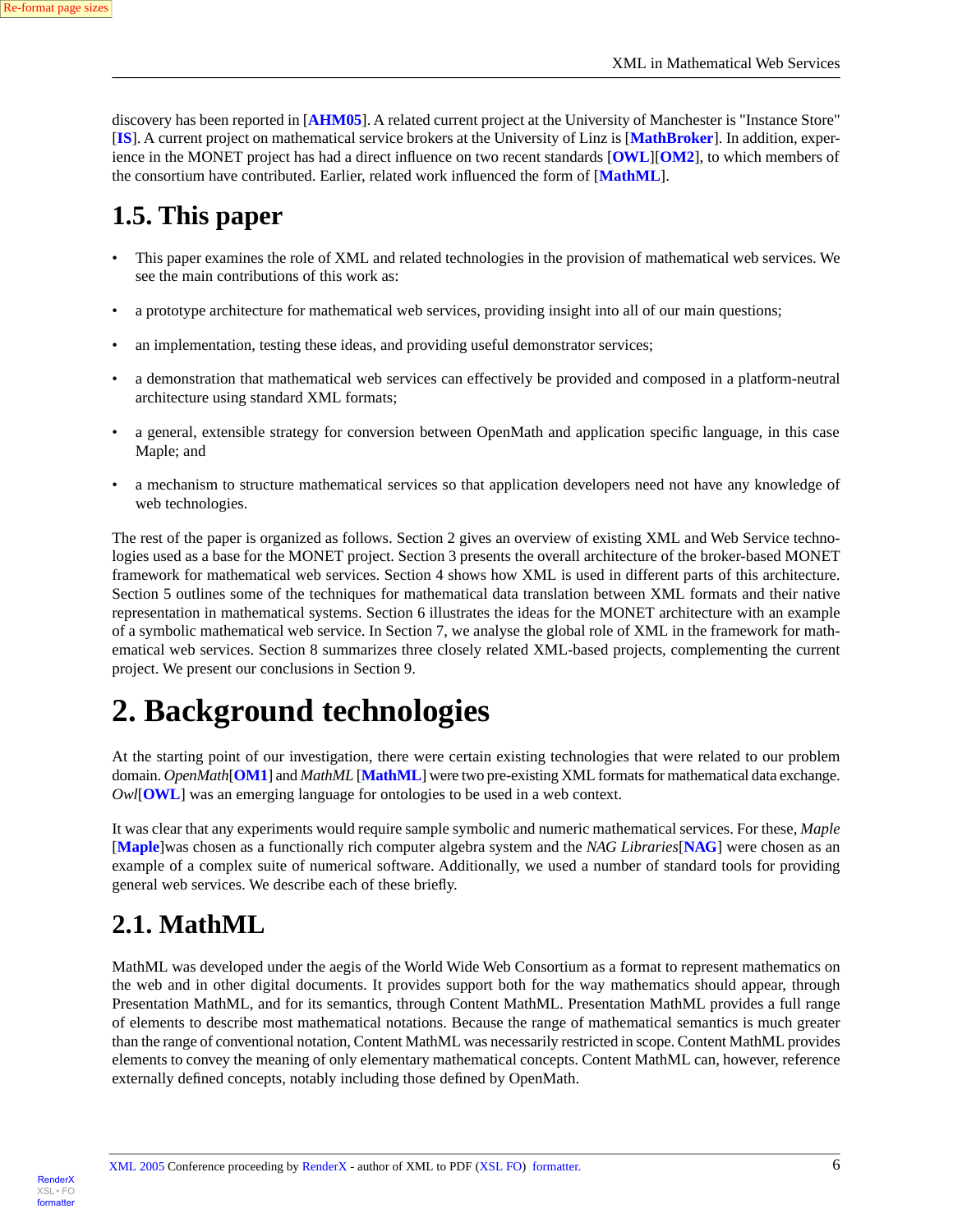## <span id="page-6-0"></span>**2.2. OpenMath**

OpenMath is a mathematical data exchange protocol devised to allow mathematical software packages to work together. Its origins date to the era when Maple and MatLab were first connected by an *ad hoc* protocol, and a more systematic solution was desired. The central concept in OpenMath is that of a *Content Dictionary*, or *CD*. Users, applications or groups can define CDs to specify the meaning of mathematical objects. For example one CD specifies the meaning of the trigonometric functions, while another specifies the meaning of statistical operations. Mathematical data is conveyed as expressions (e.g. in an XML syntax) with every symbol having reference to its defining CD. This inherently openended nature of OpenMath is at once its greatest benefit and its greatest weakness. Cooperation is required to agree on the set of CDs for any given discourse, and the set of CDs is ever-evolving.

## <span id="page-6-1"></span>**2.3. OWL**

The Web Ontology Language OWL [**[OWL](#page-27-1)**] is a semantic markup language, endorsed by W3C, for publishing and sharing ontologies on the World Wide Web. In its reference implementation it uses the XML syntax of the Resource Description Framework (RDF), while its semantics draw heavily on previous work in Description Logics, in particular the design of the language DAML+OIL [**[DAMLOIL](#page-26-11)**]. OWL models knowledge in terms of individuals, classes, and relationships, in a manner not dissimilar to that of an object-oriented programming language such as Java. Description Logics are decidable fragments of First Order Logic and, from a practical point of view, they have quite preciselydefined semantics which allow automatic reasoning to be performed over them.

## <span id="page-6-2"></span>**2.4. Maple and NAG Libraries**

Maple is a general purpose computer algebra system, developed originally at the University of Waterloo, and now developed by Maplesoft Inc. It has a comprehensive range of mathematical functionality, providing tools to manipulate equations and solve problems in most areas of applied mathematics. For example, Maple has facilities to provide symbolic solutions to integrals, differential equations, recurrences and a host of other areas. It is based on a kernel/library structure, where a small portion of the system is written in low-level C, and the majority of the mathematical functionality is provided by packages written in its own interpreted language.

<span id="page-6-3"></span>The NAG Libraries are the most extensive collections of numerical algorithms commercially available in Fortran. They comprise nearly 1,500 routines covering a broad range of numerical and statistical areas. For example, they provide functions for optimization, solving ordinary and partial differential equations and linear algebra , as well as regression analysis, analysis of variance, time series and non-parametric statistics.

## **2.5. Tomcat, Axis, SOAP and JavaServer Pages**

In this work we have used certain standard tools used in building web services. These include *Tomcat, Axis, SOAP* and *JavaServer Pages:*

[Apache Tomcat](http://jakarta.apache.org/tomcat/) [http://jakarta.apache.org/tomcat/] is the servlet container we used as a web application server to host MONET Mathematical Services. The services we have developed run under Tomcat, wrapped in the Axis servlet. Additionally, service web clients, implemented through Java Servlet Pages also managed by Tomcat.

[Simple Object Access Protocol](http://www.w3.org/TR/soap/) [http://www.w3.org/TR/soap/] (SOAP) is a light-weight XML-based protocol for decentralized, distributed environments. In this project, SOAP is used to exchange messages between various parts of MONET architecture.

[Apache Axis](http://ws.apache.org/axis/) [http://ws.apache.org/axis/] is an implementation of the SOAP submission to W3C. In our project, it acts as a web servlet running within Tomcat and is used to wrap all of the mathematical services we have developed.

[JavaServer Pages](http://java.sun.com/products/jsp/) [http://java.sun.com/products/jsp/] (JSP) technology allows the creation of dynamic web content in a fast and convenient manner. We used it to design human client-end web interfaces to direct service calls.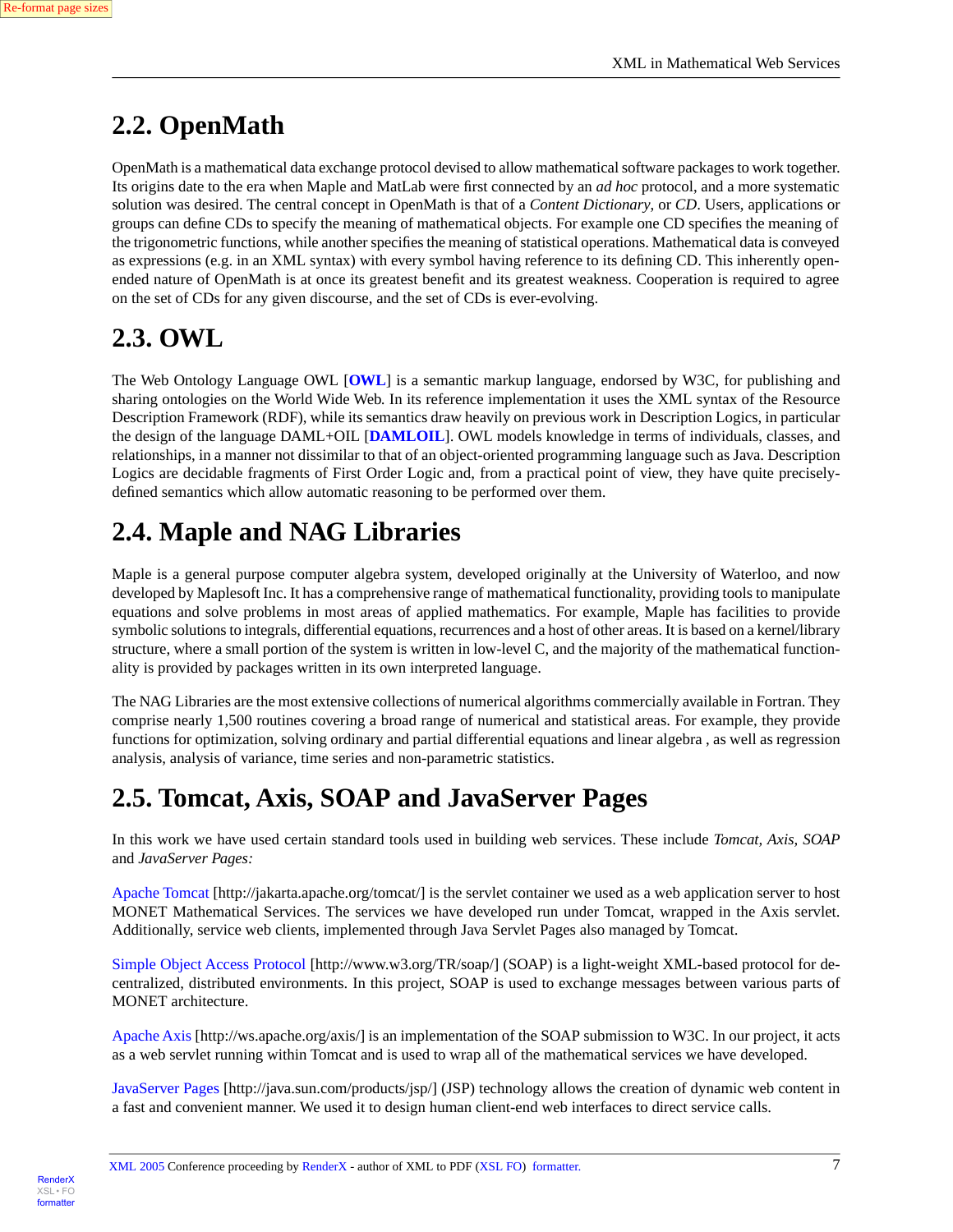**Render**X

[XSL•](http://www.google.com/search?q=http://www.w3.org/Style/XSL&btnI=I%27m+Feeling+Lucky) FO formatte

# <span id="page-7-0"></span>**3. Architectural overview**

<span id="page-7-1"></span>We now give a brief overview of the general MONET architecture for distributed mathematical web services. Aspects of the architecture are described in more detail in [**[WSJ](#page-27-0)**] and [**[MKM04a](#page-26-0)**].

## **3.1. Components of the MONET framework**

The MONET architecture comprises a set of communicating components in three different roles: *clients*, *services* and *brokers.*

Servers provide mathematical functionality, and expose these services by registering with brokers. A client sends a query to a broker, asking whether a web service is available to solve a specific type of mathematical problem, as shown in Figure 1.

In the basic case, the broker resolves the client's query by finding a suitable mathematical service and forwarding the client's request to it. The service then solves the mathematical problem. Finally, clients obtain the result of the computation and, optionally, a meaningful explanation of how it was arrived at.

In a more complex case, a broker could break down a complex service request into steps and use a sophisticated planning process to compose multiple services. However, from both the client's and the service's perspective, the nature of the interaction remains the same.



Clients send requests with problem descriptions to brokers that, in turn, try to find an appropriate mathematical service to solve the problems.

#### **Figure 1. General scheme of MONET architecture**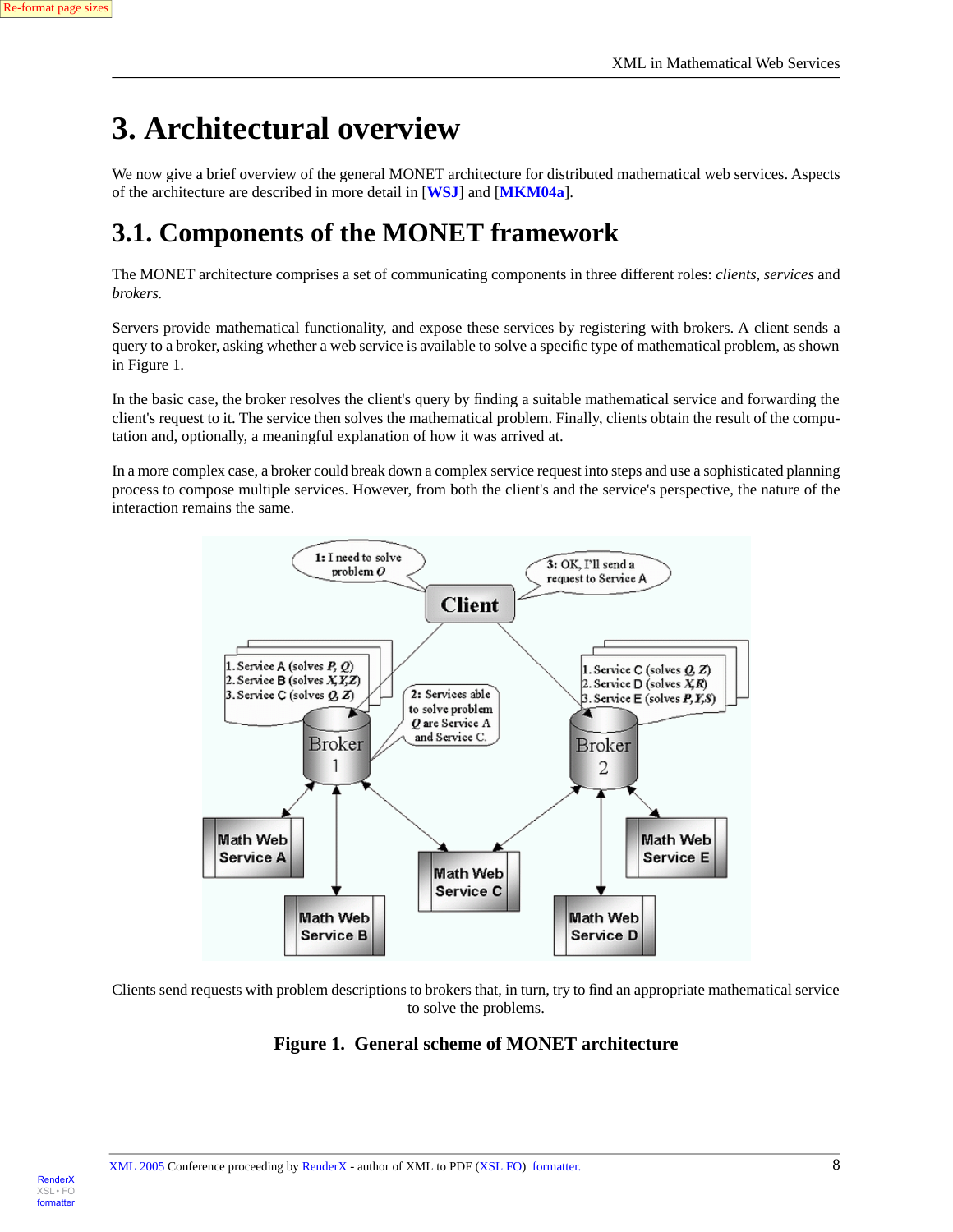[RenderX](http://www.google.com/search?q=http://www.renderx.com&btnI=I%27m+Feeling+Lucky)

[XSL•](http://www.google.com/search?q=http://www.w3.org/Style/XSL&btnI=I%27m+Feeling+Lucky) FO formatte

## <span id="page-8-0"></span>**3.2. Mathematical Broker**

The task of the broker is to match the characteristics of a given mathematical problem to the best Service available, or if no single service can solve the problem by itself, to divide the problem into sub-problems that can be solved by the services available.

It is assumed that the broker is a sophisticated search engine and planner for complex mathematical problems. In general, matching requests for arbitrary mathematical problem is a hard to implement. However, the MONET strategy for service matching and discovery seems to be capable of providing a solution for a wide range of problems that appear in practice, as has been shown over the course of the MONET project trials. The matchmaking technique has been discussed in a number of papers, including [**[MKM04b](#page-26-2)**]and, more recently, [**[AHM05](#page-26-4)**].

# <span id="page-8-1"></span>**3.3. Mathematical Services**

In the MONET architecture mathematical web services are provided as black boxes without revealing their implementations. The manner in which the mathematical service is provided is opaque to the client: it may be provided by a stand-alone C program, by a call to a computer algebra system, or even by a human being! However, from the point of view of external clients and internal server tools, all of the services within the framework must have consistent interfaces.

This approach ensures flexibility and extensibility of each service individually and the whole framework in general. It supports changing the implementation of a service, for example switching between the underlying mathematical systems, and allows for the easy creation of new services.

<span id="page-8-2"></span>We have designed an automated environment to run mathematical web services powered by the Maple and Axiom computer algebra systems. This environment provides tools for automatic service creation, installation and invocation. As will be shown in the next section, each mathematical service is created from a single XML file, provided by a service author. The rest of the process of service deployment and operation is supported by the mathematical web server environment. Among its tasks is provision of the connection with the mathematical backengine, including creating Maple or Axiom programs on the fly, based on the information in the service configuration file. Exactly the same approach could be used with any other computational software package.

# **4. Use of XML**

This section describes how several XML formats are used in different parts of the MONET framework. There are several communication streams between the client, broker and server components. Certain of these communications use what have already become standard XML formats, such as OpenMath, MathML and OWL. Others have required the definition of new XML-based formats:

The query sent from client to Broker, includes

- a. general problem description, in Mathematical Problem Description Language,
- b. the expressions giving the actual mathematical problem content, in OpenMath.

A SOAP message sent from Broker (or Client) to a Math Web Service encapsulates

- a. mathematical problem expressions, in OpenMath,
- b. optional meta-information, such as the type of result required, explanation verbosity level, etc.

The response from the Service back to Broker or Client includes

a. the result of the calculation or proof, in a format such as OpenMath or MathML,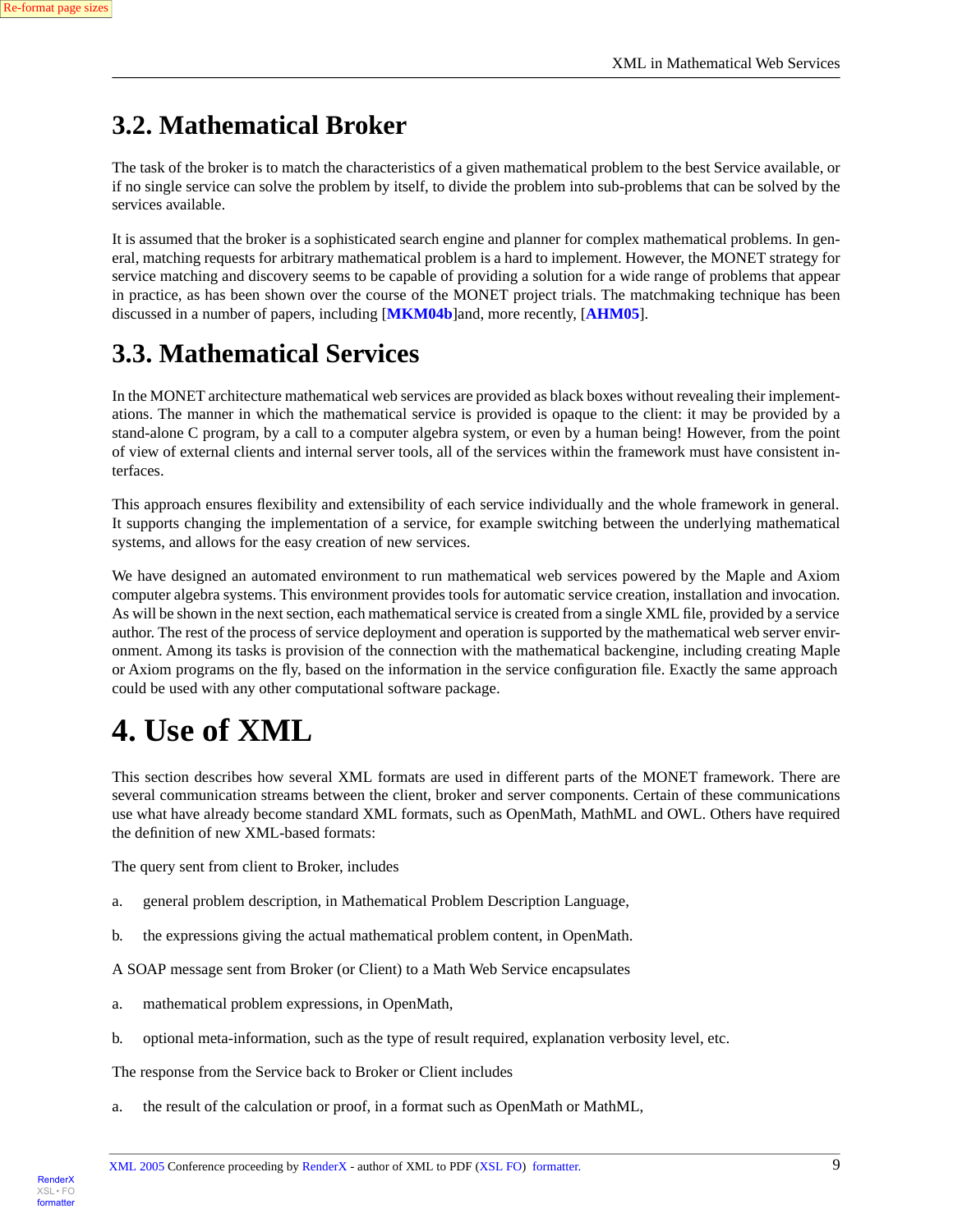b. an explanation of the result, in Mathematical Explanation Language.

### <span id="page-9-1"></span><span id="page-9-0"></span>**4.1. Ontology creation front end**

#### **4.1.1. OWL and Mathematical Services Description Language (MSDL)**

The Web Ontology Language (OWL) [**[OWL](#page-27-1)**]allows us to define URIs to refer to particular objects and concepts, and to represent different kinds of relationships between them. In the MONET framework OWL is used to represent many different kinds of concept including mathematical problems, hardware and software platforms, algorithms and academic papers. This is then used in the service matching process, to allow queries such as

- find a service which computes definite integrals over a finite range
- find a service which uses the algorithm described in the paper by Bronstein in the proceedings of ISSAC 1991
- find a service solving differential equations using the NAG Library
- find a sparse solver running on a machine with at least 64 processors.

There are three aspects to this process. The first is that we must build a set of ontologies, which is rich enough to express all the concepts that we are interested in, and identify a mechanism for reasoning over it. The second is that we must describe all the available services using these ontologies. The third is that we must have a mechanism for describing the user's query.

In principle we can express all of these things using one of the OWL syntaxes, and use one of the available OWL editing environments (such as Protege [**[Protege](#page-27-3)**]) to author them. In practice this is not very attractive: it requires people deploying services or creating queries to understand the subtleties of OWL and use very verbose syntax. Instead we created a simple XML application, the *Mathematical Service Description Language* (MSDL), which allows somebody using the MONET framework to make statements about the services they are deploying or the problem, which they want to solve. Documents written in MSDL can be validated against the MSDL schema and then translated to OWL using appropriate XSL stylesheets. Full details of this process can be found in [**[MKM04b](#page-26-2)**]

<span id="page-9-2"></span>Mathematical Problem Description Language (MPDL)

#### **4.1.2. Mathematical Problem Description Language (MPDL)**

The Mathematical Problem Description Language (MPDL) is a subset of MSDL which allows a user to describe a problem in terms of its inputs and outputs, pre-conditions (i.e. mathematical relationships between the input objects), and post-conditions (relationships between the input and output objects). There is an obvious similarity to the way that the behaviour of components in process execution languages are described, but in this case our principle aim is to describe the mathematical nature of a problem in an unambiguous way. The descriptions are grouped into a library, each member of which has a unique URI. The OWL ontology allows us to refer to these problems, and describe their relationship with other concepts. For example, given a problem *P*, a software system *S*, and an algorithm *A*, we can express the fact that *S implements A which solves problems of type P*.

For example the problem of finding the minimum value of an expression subject to simple bounds on its parameters where both the expression and its derivatives are present might be expressed as follows.

- **Inputs**
	- 1.  $F(v_{1,..,}v_n): \mathbb{R}^n \to \mathbb{R}$
	- 2.  $A \subseteq \mathbb{R}^n$
- **Outputs**

[RenderX](http://www.google.com/search?q=http://www.renderx.com&btnI=I%27m+Feeling+Lucky)

[XSL•](http://www.google.com/search?q=http://www.w3.org/Style/XSL&btnI=I%27m+Feeling+Lucky) FO formatte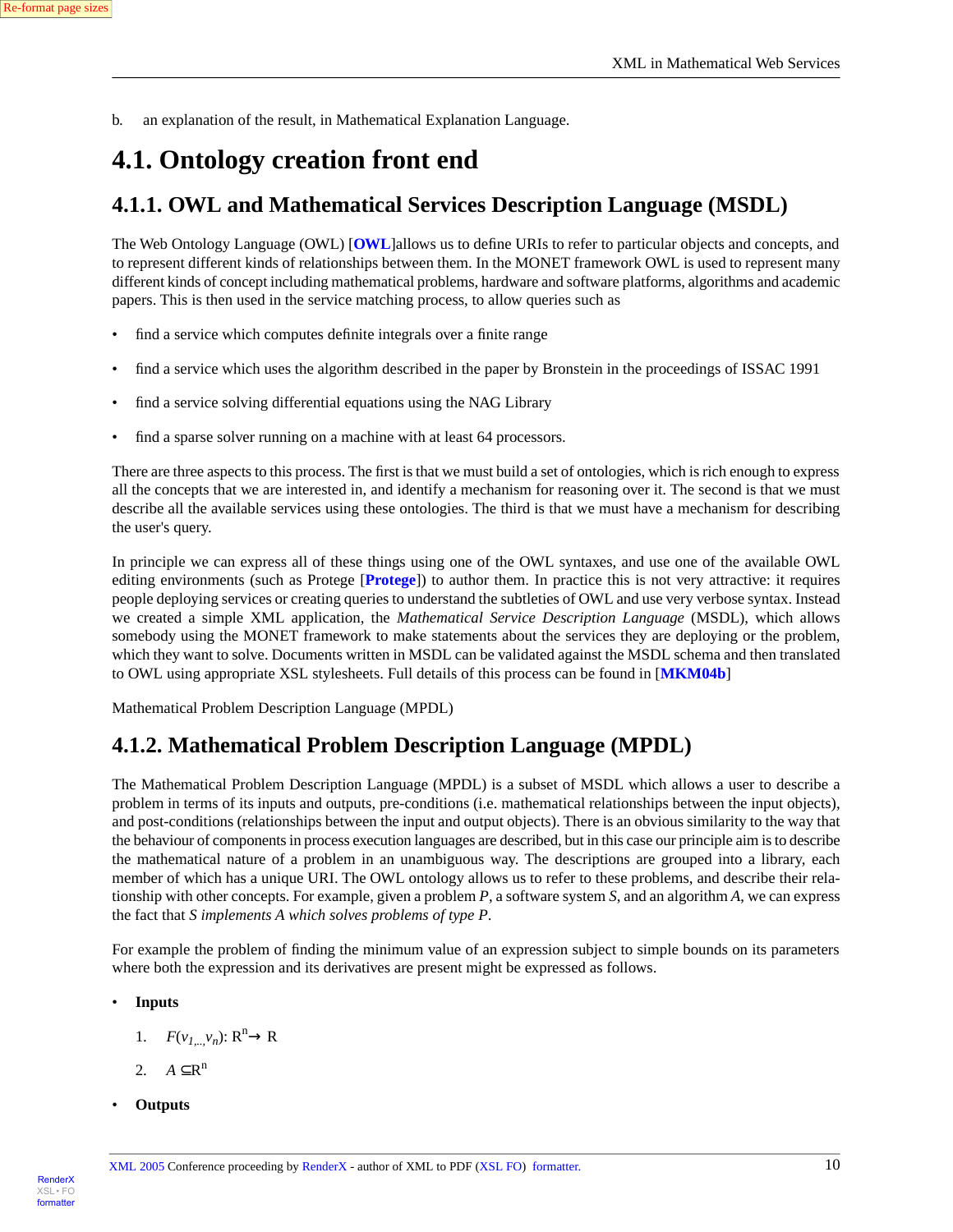- 1.  ${D_i(v_{1,..,}v_n): R^n \to i = 1..n}$
- 2.  $x \in A$
- 3. *f* ∈R
- **Pre-conditions**
	- 1.  $D_i = \frac{\partial F}{\partial v_i}$ *i* = 1..*n*
- **Post-conditions**
	- 1.  $F(x) = f$
	- 2.  $\neg \exists y \forall A: F(y) < f$

<span id="page-10-0"></span>One important use of such a description is to provide names for the various objects that form parts of the problem (in this case *F, A,*  $D_i$ *, x* and *f*). They can then be used in formulating a problem (i.e. one can say  $F = x^*sin(x)$  etc.). They are also useful in describing how to take the objects provided by the user, and construct an XML message of the format required by a web service (as described in its WSDL file).

#### **4.1.3. Mathematical Service Query Language (MSQL)**

The Mathematical Service Query Language defines the format of queries that clients submit to MONET brokers. Each MSQL message consists of mathematical and logistical parts.

The mathematical part includes a description of the mathematical problem, expressed in MPDL, and the content of the mathematical problem given in OpenMath. In the example of Section 4.1.2, *F* is a placeholder for a function in a problem description, while *x*\*sin(*x*) could be the mathematical content corresponding to *F.*

<span id="page-10-1"></span>The logistical part may contain optional information about the client, constraints on the expected results or constrains on the set of acceptable mathematical services. For example, the client may define mathematical software of the service to be *Maple 10* or specify the type of hardware for the mathematical server.

### **4.1.4. Mathematical Explanation Language (MEL)**

<span id="page-10-2"></span>In scientific computing, and indeed in many other areas of information technology, two important issues are *reproducibility* and *provenance*. Reproducibility boils down to the idea that if you give somebody your data and they perform the same experiment as you, they should get the same results. Provenance is concerned with keeping a record of where a set of data came from originally and what has been done to it since it was first collected. In a framework such as MONET's, a user would like to know what services have been used to solve his or her problem, what data they received and, perhaps, how they processed that data internally.

### <span id="page-10-3"></span>**4.2. Mathematical markup languages**

The MONET architecture makes use of two standard XML-based mathematical markup languages to convey mathematical expressions, OpenMath and MathML. We have already described these briefly, and now describe more precisely how they are used within the architecture.

### **4.2.1. OpenMath**

The OpenMath format is used to represent *all* mathematical components of messages controlling the MONET architecture. This includes the mathematical expressions within the Mathematical Problem Description Language, and any

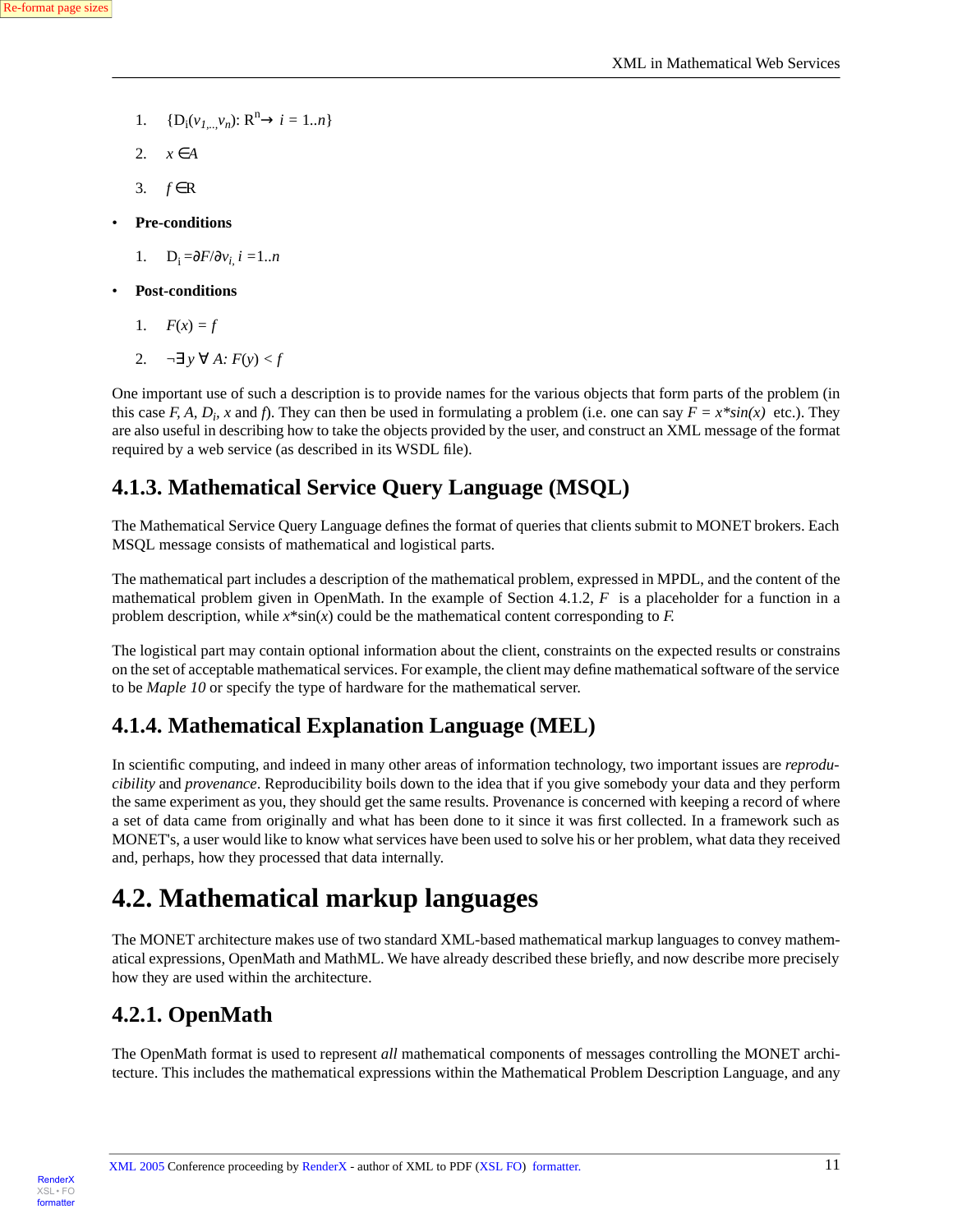mathematical expressions that might appear in a Mathematical Service Description. It is also used to represent mathematical expressions in client queries and broker planning.

<span id="page-11-0"></span>Additionally, unless otherwise specified, OpenMath is used to communicate the mathematical content of the actual problem instance from the client, and the mathematical content of the result back from the server.

#### **4.2.2. MathML**

MathML is a second, optional format that clients and servers may use to communicate the mathematical content of problem instances and results. Only Content MathML may be used for the mathematical content of a problem instance, but any combination of Content or Presentation MathML may be returned from a service, if required.

<span id="page-11-1"></span>MathML is also useful for viewing mathematical content in web browsers. We have built a set of XSLT stylesheets to convert OpenMath to Content MathML, and Content MathML to Presentation MathML [**[MathML02](#page-26-12)**] which may be used for this purpose.

### **4.3. Mathematical service configuration**

<span id="page-11-2"></span>It is not surprising that the services are described using XML-formats. One well-known XML-based language for presenting interfaces of general web services is WSDL **[[WSDL](#page-27-4)]**. For mathematical web services, we have found it necessary to enrich the service description capabilities by introducing a Mathematical Services Description Language (MSDL), described above, and a Mathematical Service Configuration Language (MSCL), described here.

#### **4.3.1. The purpose of configuration files**

A service configuration file provides the connection between a service's interface and its actual implementation. This file is the single component needed in the framework to represent a service. It includes information about the service MSDL, service interface to the mathematical engine and an invocation of the service implementation..

<span id="page-11-3"></span>This implies that to create a new mathematical service one need only write its configuration file. More precisely, one need only write a skeleton of a configuration file, which will be completed automatically during service installation. All that is required from the author of a service is to provide the actual service implementation (a program in the language of the underlying mathematical solver), along with an entry point to this implementation (an interface function call). The language of these configuration files is MSCL.

#### **4.3.2. The structure of the configuration file**

In general, service configuration file may contain descriptions for more than one service. This makes sense when several services share parts of their implementations.

It is also sometimes convenient to specify alternative service implementations for different mathematical software packages. For example, for indefinite integration one could use Maple, Axiom or Derive. In this case, a configuration file would contain multiple entries for the service implementation, each of which is marked as being for the corresponding mathematical solver.

The implementation part of a mathematical service configuration may be straightforward or very elaborate. The implementation may be as simple as a single call to a built-in function of the software package. More often, providing the service requires a certain amount of custom code to be written. This can either be included in the implementation part, or saved in a library that is referenced from the implementation part. If it is included, then the implementation part can be quite lengthy. If it is referenced (loaded) by the implementation part, then the implementation will be very short.

The markup below presents the general structure for a mathematical service configuration file.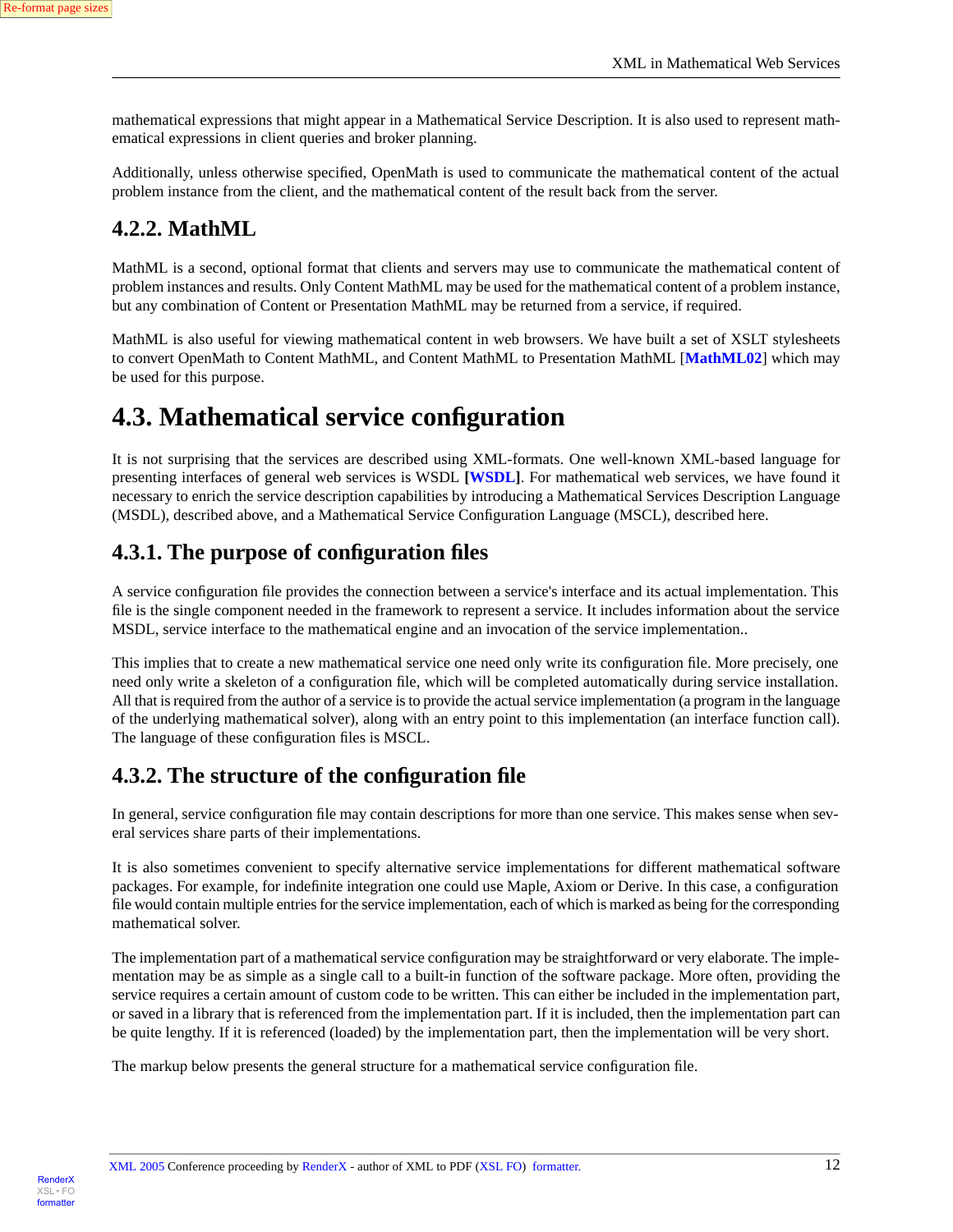```
<mathServer>
    <msdl>
       <service name="service_A">
            {MSDL service A}
       </service>
       ...
       <service name="service_Z">
            {MSDL service Z}
       </service>
    </msdl>
    <services>
       <service name="service_A" call="interface_call_for_sevice_A"/>
       ... 
       <service name="service_Z" call="interface_call_for_service_Z"/>
    </services>
    <implementation language = "math_solver_1">
       {implementation of services interface calls in math solver 1}
    </implementation>
    ... 
    <implementation language = "math_solver_N">
       {implementation of services interface calls in math solver N}
    </implementation>
</mathSever>
```
#### <span id="page-12-0"></span>**4.3.3. The benefits of using configuration files**

The strategy of representing mathematical services by their configuration files significantly eases service creation and maintenance.

To provide a new service, authors need only know their preferred mathematical software package and do not need to be web service experts. In particular, they do not need to know Java or WSDL. Once described in the configuration file, a service is deployed using tools from our Mathematical Web Service Environment. This configuration file is portable, and may be used to install the service on any server running the Mathematical Web Services Environment. Most of the service properties and functionality can be modified without service re-installation: it is only necessary to update the configuration file.

<span id="page-12-1"></span>We note explicitly that a service provider can offer the same service based on a variety of mathematical software packages.

## **5. Translation to and from implementation data format**

While the mathematical content of problems is usually communicated in OpenMath or Content MathML within the MONET architecture, clients and servers do not usually use this format internally, and it is necessary for them to convert data to and from these formats. We illustrate how this may be done by detailing the conversion between OpenMath and Maple expressions.

Two main issues arise in these conversions. The first is that in OpenMath each symbol has a unique meaning, specified by an explicit content dictionary, while in Maple symbols can be overloaded and ambiguous. The second issue is that OpenMath is inherently extensible, so any general approach to translation must be able to handle translation with respect to problem-specific content dictionaries.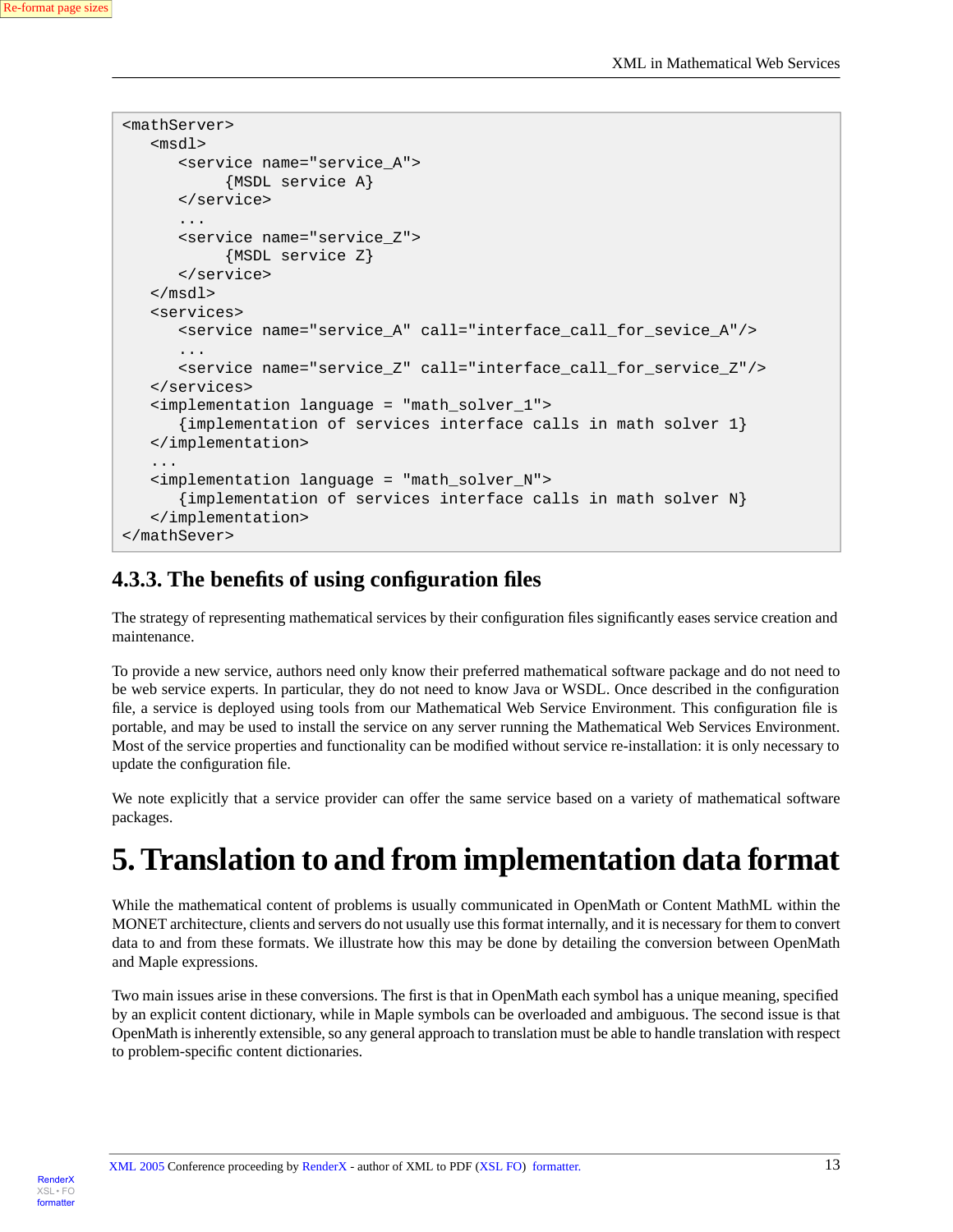Note that the approach described in this section is based on the pre-existing XML infrastructure in Maple. If a mathematical package does not have adequate XML support, then either it must be added or the translations must be done by an external program.

Conversion between Maple and Content MathML could be done *ab initio* in a similar way. (Note that the Content MathML may contain references to externally defined quantities, possibly specified by OpenMath content dictionaries.) In practice, however, we have found it easier, when going from Content MathML to Maple, to convert Content MathML to OpenMath and use the package described here. The other direction is straightforward, as Maple natively supports an export to Content MathML.

### <span id="page-13-0"></span>**5.1. Naive approaches**

The first approach we considered for translation between Maple and OpenMath is to use XSLT. The conversion from OpenMath to Maple would use one stylesheet to produce Maple source code. The conversion from Maple to OpenMath would use a two-step process, first using Malpe's export to Content MathML, and then using an XSLT stylesheet to convert from Content MathML to OpenMath.

This approach has two problems:

- 1. The main problem is that OpenMath and Maple are both extensible. Any service using any new OpenMath CD, or new Maple functionality, would have to produce use modified versions of these XSLT stylesheets for translation. There could be no one fixed program that handled the translation.
- 2. The second problem is more subtle. With two stylesheets handling the two conversion directions, it is difficult to maintain consistency in the bidirectional correspondence between Maple and OpenMath expressions.

<span id="page-13-1"></span>The second approach that we considered was to use another technology, Java, to do the conversion. This was particularly tempting since a partial OpenMath/Maple translation was already available. This approach, however, had the same problem as the XSLT solution: working in any new area would require the extension of the translations. This would require the mathematical service programmer to understand how to extend the Java components of the architecture, and also distribute knowledge of Maple throughout the architecture's components. Both of these consequences were clearly undesirable.

### <span id="page-13-2"></span>**5.2. Extensible table-based transformations**

The approach we eventually settled on was to perform a direct translation between Maple and OpenMath expressions. The conversion is carried out by a Maple program, driven by a collection of bi-directional mapping files. New OpenMath Content Dictionaries can be handled by adding new mapping files.

#### **5.2.1. Approach overview**

It is often the case that OpenMath data has patterns that correspond directly to Maple data structures, as illustrated in [Table 1, "Similarity between OpenMath and Maple patterns"](#page-14-1). This fact has motivated us to organize a converter as an engine driven by a set of mapping files describing the correspondence between these patterns. The scope of mathematical content that the converter can handle is determined by the set of mapping files it has loaded. This allows us to configure the converter vocabulary, which is necessary to support OpenMath's extensible vocabulary.

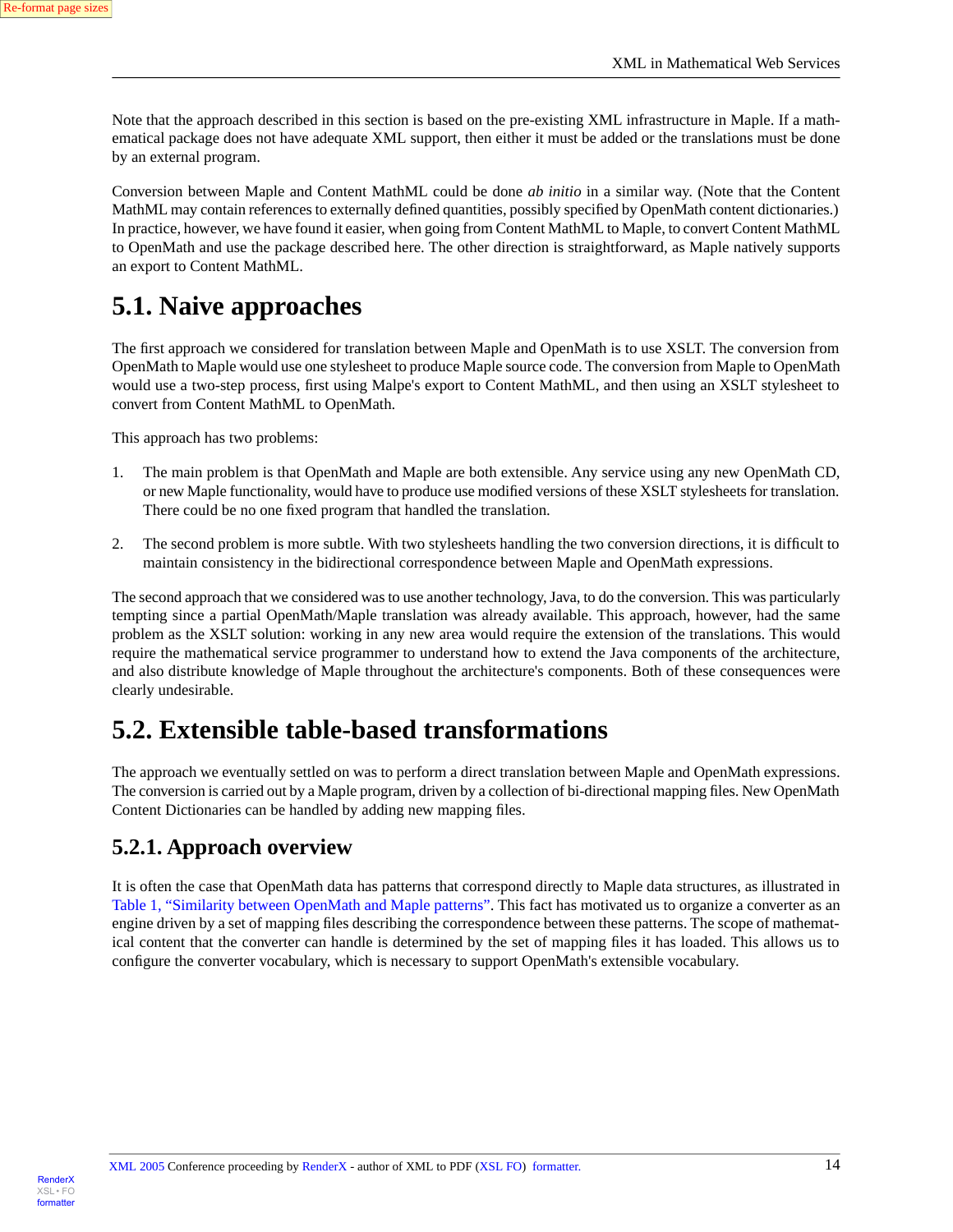<span id="page-14-1"></span>

| OpenMath      |                                     | <b>Maple</b> |
|---------------|-------------------------------------|--------------|
| $<$ OMOBJ $>$ |                                     | $\sin(x)$    |
| $<$ OMA $>$   |                                     |              |
|               | <oms cd="transc1" name="sin"></oms> |              |
|               | < $\text{OMV}$ name="x"/>           |              |
| $<$ / OMA $>$ |                                     |              |
| $<$ /OMOBJ>   |                                     |              |
|               |                                     |              |

#### **Table 1. Similarity between OpenMath and Maple patterns**

#### <span id="page-14-0"></span>**5.2.2. Mapping file design**

We wish to support an organization with one mapping file per OpenMath Content Dictionary, and to use it to drive both directions of the conversion. An entry in a mapping file contains a fragment of OpenMath markup and the corresponding form of a Maple command. Each entry in a mapping file has to take into account type, position and number of arguments, as shown in the listing.

<span id="page-14-2"></span>The choice of pattern language was selected to support rules for most of the common cases, rather than for every possible correspondence. It was simplest to have an easy pattern language, and to handle the unusual cases with Maple helper functions. Many of Maple expressions in the form head  $(\text{arg}_1, \text{arg}_2, \ldots)$  can be transformed directly into OpenMath in the form OMS ( $arg_1$ ,  $arg_2$  ...) and vice versa. For those cases conversion rules are straightfor-ward, and can be defined by mapping templates similar to those shown in [Example 1, "Sample entry in the mapping](#page-14-2) [file"](#page-14-2).

#### **Example 1. Sample entry in the mapping file**

```
<map>
  <OpenMath>
     <OMA>
         <OMS cd="transc1" name="sin"/>
        scode></code>
            e -> [MobroOpenMathConversion:-cleanuneval then do(op(1,e))];
        </code>
    </OMA </OpenMath>
  <Maple>
     <head arg_num="1">sin</head>
     <Maple_args>
        \langle \text{arg}/\rangle </Maple_args>
     <OM_args>
        \langle \arg pos = "1" \rangle </OM_args>
  </Maple>
</map>
```
The conversion of expressions is performed from top-down. When converting from Maple to OpenMath, special care must be taken in evaluation to preserve the original form of the expression. For example, if we try to convert the Maple expression  $\sin(0)$ <sup>2+cos(0)</sub><sup>2</sup> = 1 to OpenMath, instead of the expected result we would get an OpenMath</sup>

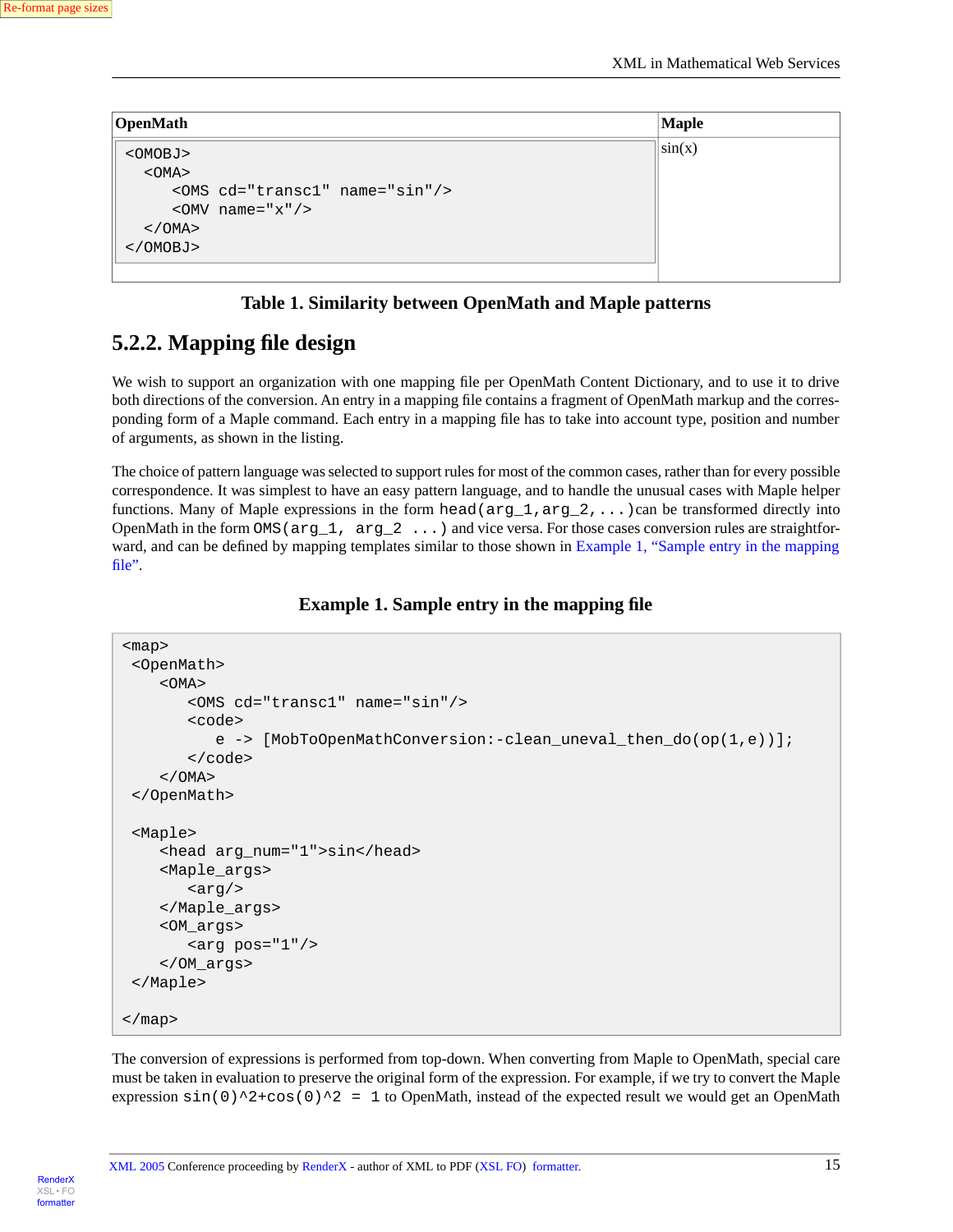<span id="page-15-0"></span>encoding of the expression  $"1=1"$ . To avoid this situation, a special function must be called to delay evaluation in arguments of <OMS>, as shown in the above example.

#### **5.2.3. Challenges and solutions**

Not everything can be handled by the simple form of rule we have seen. Differences in the design of the OpenMath and Maple languages, the forms of certain expressions, and the dynamic typing in Maple all introduce problems with this approach.

First, not all OpenMath to Maple mappings can follow the simple pattern of the previous example. This is simply because of some significant difference in the mathematical expression layout, beyond the pattern description capacity of the mapping file. This occurs, for example, with partial differentiation: the operation in Maple takes a list of differentiation variables, e.g. diff(f(x,y,z),x,z), while the corresponding OpenMath expression uses indexes to achieve the same purpose, e.g. partialdiff(list(1,3),  $f(x,y,z)$ ).

Second, there are some OpenMath symbols that do not have any equivalent in Maple syntax. For this case, we throw an error, reporting that these OpenMath symbols are not supported. We should not encounter this in practice, because if Maple cannot represent the symbol, then it cannot perform the service, and this should have been apparent to the broker.

<span id="page-15-1"></span>Our mapping file design provides a solution to this difficulty, by allowing snippets of translation code to be included in the mapping file when necessary. This is done by replacing the  $\langle \text{args} \rangle$  element with a  $\langle \text{code} \rangle$  element containing a Maple translation procedure. [Example 2, "Mapping template for a special case."](#page-15-1) shows how to translate the log function. A call to the Maple function translate will recursively continue transforming subexpressions, using the same set of mapping files, now referred to by the translationTable parameter.

#### **Example 2. Mapping template for a special case.**

```
<map>
      <OpenMath>
       < OMA > <OMS cd="transc1" name="log"/>
          \langle \text{arg pos} = "1" / \rangle\langle \text{arg pos} = "2" \rangle</OMA </OpenMath>
      <Maple>
        <head>log</head>
       scode></code>
           proc(expr)
              log[op(translate(op(1,expr),translationTable))]
              (op(translate(op(2,expr),translationTable))):
           end proc:
       \langle / \langle code>
      </Maple>
  </map>
```
The dynamic typing of the Maple language introduces another problem: the interpretation of mathematical expressions is open to ambiguity. In general, the meaning of an expression cannot be determined by the name of the applied function form alone. For example, Maple uses the same function call int for both definite and indefinite integration. In contrast, OpenMath has two distinct symbols for these operations: int and defint.

Some ambiguities can be resolved by inspecting the number and types of arguments. For ambiguities that cannot be resolved in this manner, we employ one of two techniques:

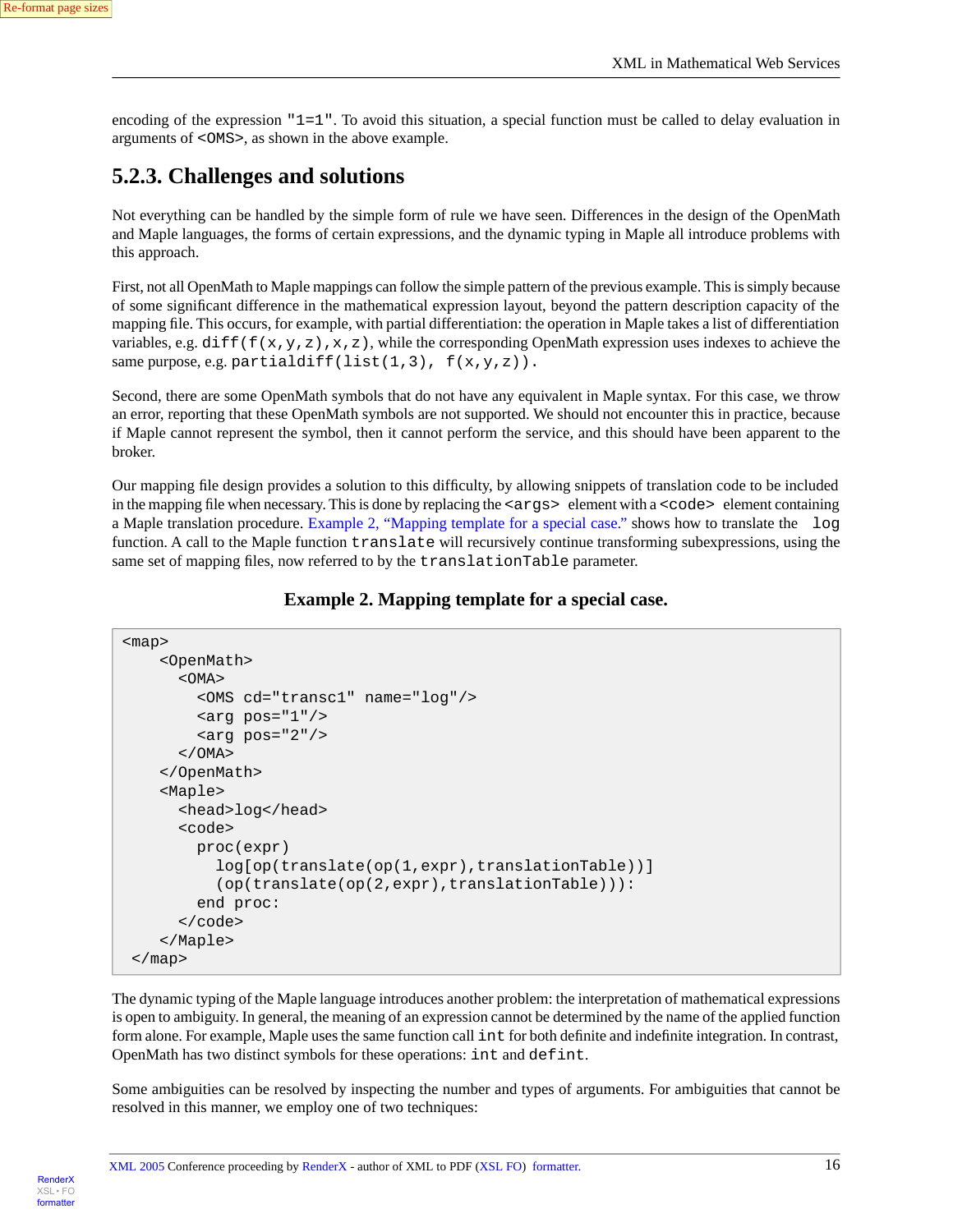- 1. The first technique is to resolve the ambiguity with a Maple disambiguation procedure, supplied as a parameter when the converter is invoked. An example strategy for the disambiguation procedure is to choose the first possible OpenMath correspondence found. We also can to assign priorities to mapping entries through a prior attribute of the  $\langle map \rangle$  element. We can then follow the conversion pattern given by the  $\langle map \rangle$  entry with the highest priority.
- 2. The second technique is to generate a pseudo-OpenMath representation that can be dealt with later. In some cases a structure of a pseudo-OpenMath expression can be refined based on context information of neighbouring expressions.

<span id="page-16-0"></span>In the worst case, an error is thrown notifying the invoker that the ambiguity cannot be resolved.

#### **5.2.4. Current status**

<span id="page-16-1"></span>Presently, mapping files for forty-six Content Dictionaries are implemented. Of the twenty-eight Content Dictionaries in the MathML-compatibility CD group, all but three are implemented. The rest of the Content Dictionaries are experimental, i.e. their contents have not yet been fixed by the OpenMath society.

## **6. A detailed example**

<span id="page-16-2"></span>We give an example of a MONET mathematical web service for symbolic order differentiation. This problem is a generalization of ordinary differentiation, computing derivatives of symbolically defined order. For example the service can compute an expression for the *n*-th derivative of tan(*x*), where *n* is a symbol standing for an un-specified positive integer. This, and a number of other demonstration mathematical web services are available at the [ORCCA MONET](http://www.orcca.on.ca/MONET) [website](http://www.orcca.on.ca/MONET) [http://www.orcca.on.ca/MONET].

### **6.1. Problem description**

When introducing a new mathematical service, we must ensure that the service will be recognized by brokers. This requires specifying a set of problems that this service is able to handle. The formal description of the problem of symbolic order differentiation according to the MONET Mathematical Problem Description Language (Section 4.1.2) can be given as follows:

```
Problem
```

```
 symbolic_order_differentiation
```
*Header*

**Taxonomy**: [http://gams.nist.gov](http://gams.nist.gov/) [http://gams.nist.gov/]

**Code**: GamsO

*Body*

• **Input**

*f*∈ *algebraic expression*

*n* ∈ *algebraic expression*

• **Output**

*derivative*∈ *algebraic expression*

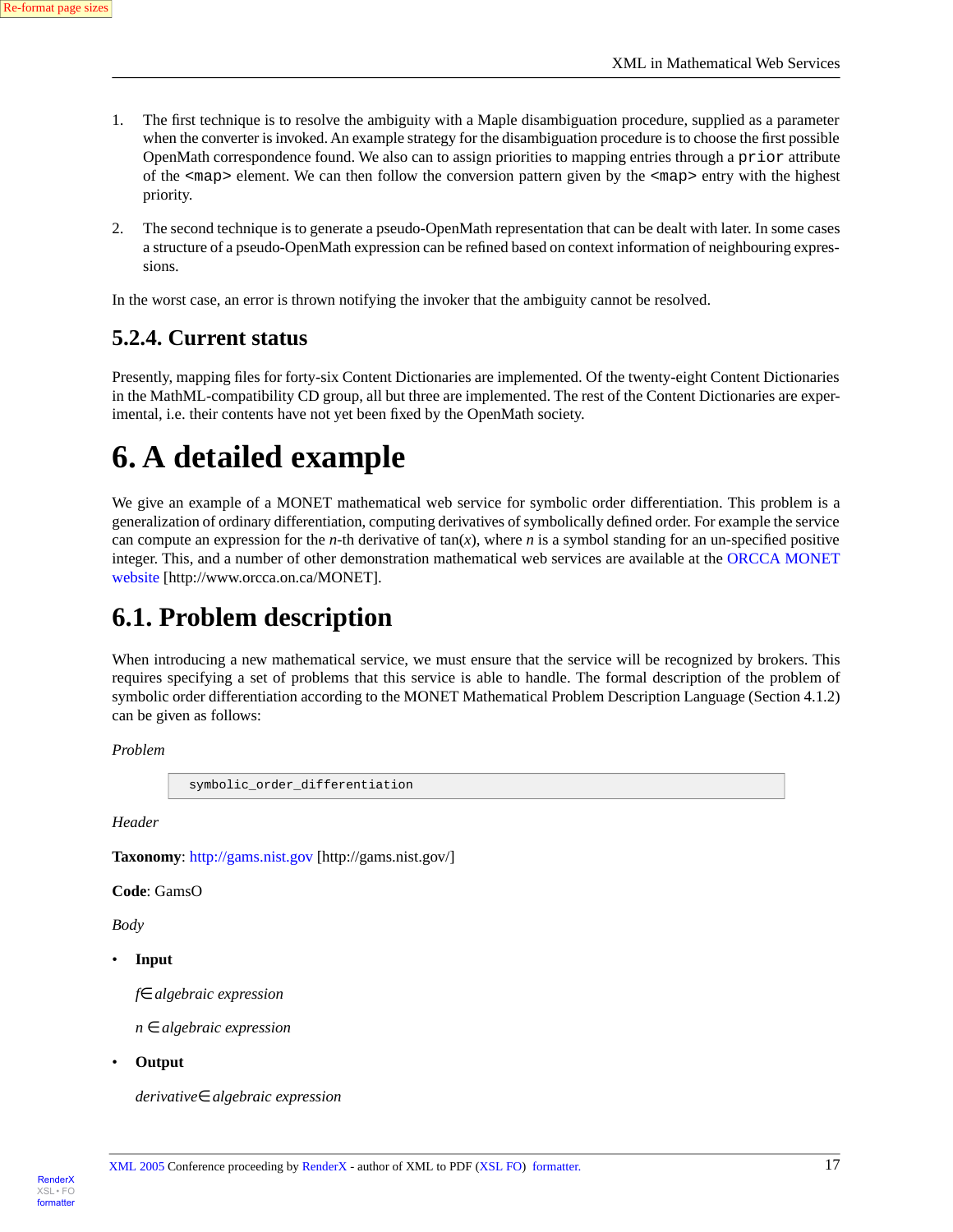#### • **Post-Condition**

```
\forall x. x \in \mathbb{R} \implies f(x) - F_n(x) = c_0 c_1 x c_{n-1} x^{n-1}
```
where

 $c_0$ ,  $c_1$ ,  $c_{n-1}$ are constants,

 $F_1(x) = \int (derivative) dx$ ,

 $F_k(x) = (F_{k-1}) dx$ , for k=2..*n* 

<span id="page-17-0"></span>For brevity we do not include here the explicit MPDL markup for the above problem description, but rather will assume that this markup exists and stored in at URI http://aURI/symbolic\_order\_differentiation.

### <span id="page-17-1"></span>**6.2. Creating the service: configuration file**

#### **6.2.1. MSDL part**

```
<msdl>
 <service name="SymbolicOrderDiffService">
 <classification>
     <taxonomy taxonomy="http://gams.nist.gov" code="Gams0"/>
     <problem href=" http://aURI/symbolic_order_differentiation "/>
     <format>http://www.openmath.org</format>
     <directive-type href="http://monet.nag.co.uk/owl#evaluate"/>
  </classification>
  <implementation>
     <software href="http://monet.nag.co.uk/owl#Maple9"/>
     <hardware href="http://monet.nag.co.uk/owl#PentiumSystem"/>
 </implementation>
  <service-interface-description href = ""/>
 <service-binding>
  <map operation ="op" action="action"
        problem-reference="http://aURI/symbolic_order_differentiation"/>
  <message-construction
          io-ref ="http://aURI/symbolic_order_differentiation#f"
          message-name ='%mn1' message-part='%[1]'/>
  <message-construction
          io-ref ="http://aURI/symbolic_order_differentiation#n"
          message-name ='%mn2' message-part='%[2]'/>
  <message-construction
          io-ref="http://aURI/symbolic_order_differentiation#derivative"
          message-name ='%mn3' message-part='%return'/>
  </service-binding>
  <service-metadata/>
  <broker-interface>
     <service-URI/>
     <broker-interface-description/>
 </broker-interface>
 </service>
</msdl>
```
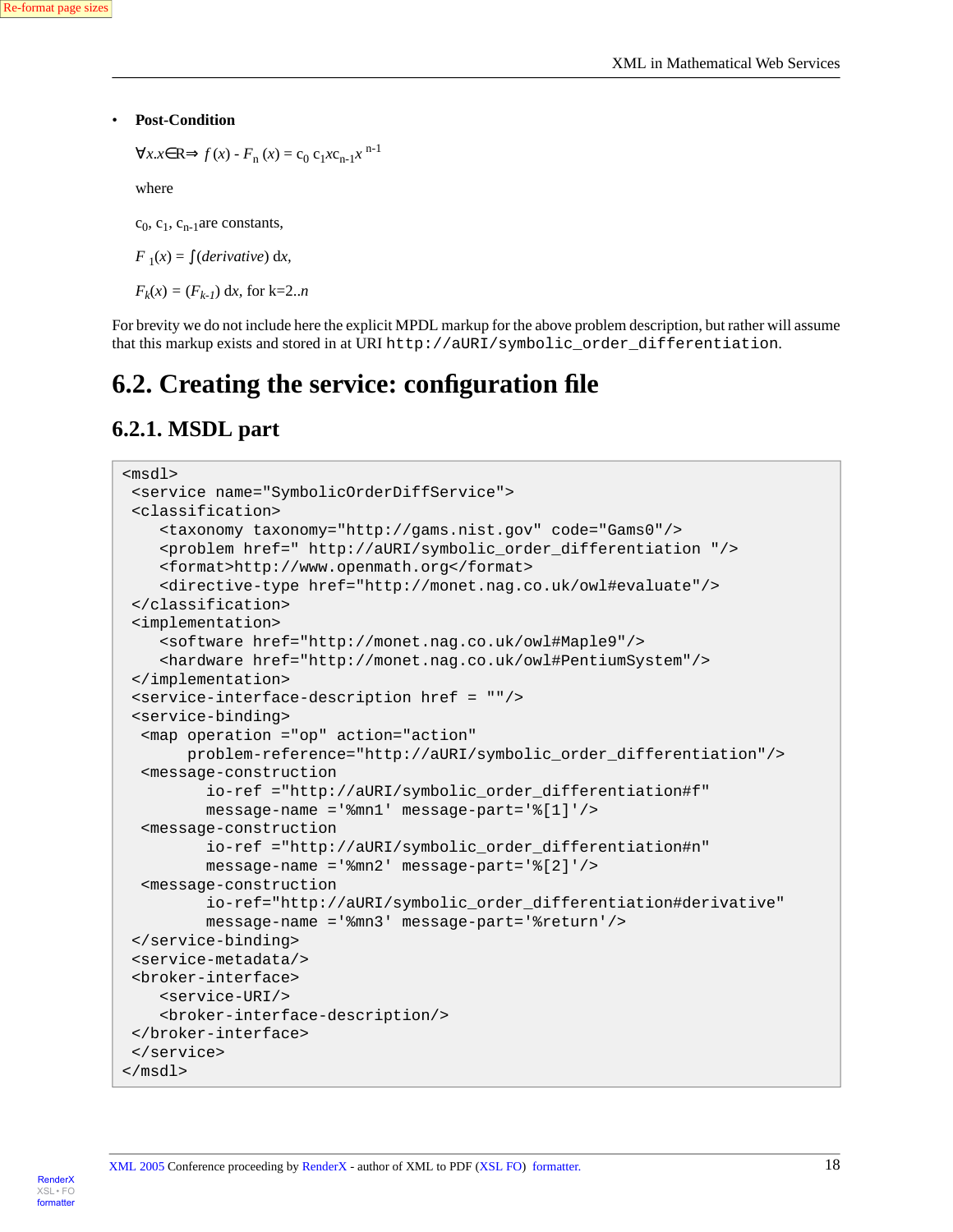The MSDL creation assistant forms the *MSDL skeleton* part of a configuration file, where the author of the service had to specify

- the problem classification with a reference to a problem description;
- general information on service implementation, such as hardware and software;
- some details on the number and type of arguments to the service, including an important part about the binding between service arguments and input parameters, specified in the problem description (note symbols prefaced by '#' in the above listing).

<span id="page-18-0"></span>The rest of the data, for example the actual service URI or location of its WDSL, cannot be determined until the service is installed and deployed on the server. In the listing above, all entries of the MSDL skeleton that should be dynamically defined are prefaced with '%'. Their actual values will be assigned automatically by the service installation manager. The completed version of MSDL descriptor will then be used by the same service installation manager to register the new service with math brokers.

#### **6.2.2. Service interface to the math engine and implementation**

These two parts are to be completed by the author of the server manually. For someone who is familiar with Maple, or any other mathematical software package usable by the Mathematical Web Server, these steps are the least difficult part of service creation.

In the case of simple services, such as ordinary differentiation or integration, authors can simply delegate service interface calls to standard Maple procedures. For more sophisticated services, authors may provide their own code or give a reference to an external library or package. In both cases, the second and third part of the configuration file will look similar to the one for this example.

Service interface to mathematical software is given by the following entry to the configuration file:

```
<services>
<service name="SymbolicOrderDiffService"
             call="SymbolicOrder:-Differentiate"/>
</services>
```
The actual service implementation with Maple appears under the element implementation specifying "maple" as the value of the language attribute. When this service was originally defined, symbolic order differentiation was not provided by Maple. Therefore the implementation part contained the definition of a supporting Maple package:

```
<implementation language = "maple">
# package SymbolicNthDerivative
# author Dr.Robert Corless
# date Winter 2004
SymbolicOrder := module()option package;
    export Differentiate, Integrate;
    Differentiate := proc( f::algebraic, x::name, n::algebraic )
         local x,y,z;
         # ... body of function omitted ...
         return derivative;
     end proc;
end module;
</implementation>
```
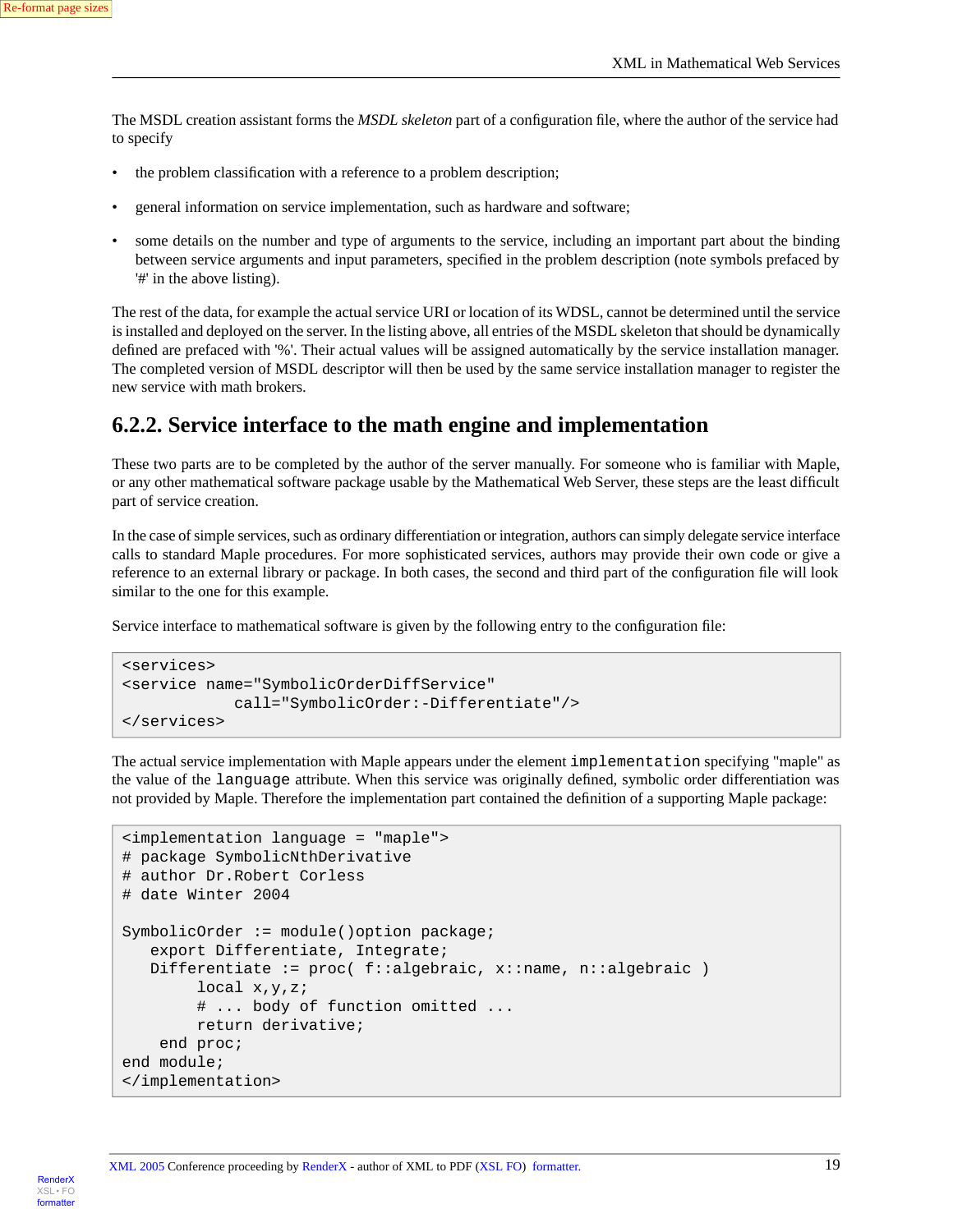```
Re-format page sizes
```
### <span id="page-19-0"></span>**6.3. Calling the service**

When a client requires a mathematical service to compute a symbolic order derivative, it first submits a MSQL query (see section 4.1.3) to a mathematical broker. The following query tells the broker to find a service that can compute  $d^p/dx^p(x^*\sin(x))$ .

```
<query id="id1" xmlns="http://monet.nag.co.uk/monet/ns">
     <classification>
         <taxonomy code="GamsO" taxonomy="http://gams.nist.gov"/>
         <semantics name="OpenMath" href="http://www.openmath.org"/>
         <directive-type>
             http://monet.nag.co.uk/owl#evaluate
         </directive-type>
     </classification>
     <monet:problem xmlns:monet="http://monet.nag.co.uk/monet/ns"
               name="http://aURI/symbolic_order_differentiation">
         <monet:header/>
         <monet:body>
             <monet:input name="f">
                  <monet:signature>
                    <!-- ... OpenMath encoding of x*sin(x)... -->
                    <OMOBJ xmlns = 'http://www.openmath.org/OpenMath'>
                      <OMA <OMS cd = 'arith1' name = 'times'/>
                          <OMA>
                              <OMS cd = 'transc1' name = 'sin'/>
                             \langleOMV name = 'x'/>
                         < / OMA>\langleOMV name = 'x'/>
                       </OMA>
                    </OMOBJ>
                </monet:signature>
             </monet:input>
             <monet:input name="n">
                  <monet:signature>
                      <OMOBJ>
                          <OMV name="p"/>
                      </OMOBJ>
                  </monet:signature>
             </monet:input>
             <monet:output name="derivative"/>
         </monet:body>
     </monet:problem>
     <constraint id="id2" encoding="http://anexternalURI.com/encoding#A1">
        <!-- constraints on the solution or the service to be called -->
     </constraint>
  </query>
```
This query contains a problem description that a broker will match with the problem reference in the MSDL of the symbolic order differentiation service. Then, if there are no constraints in a client query against this, the broker will send an invocation call to our service. A special component of the broker, called the *Execution Manager* maps the mathematical data from the query to the service interface. Mapping rules are provided by the *service-binding* part of the service's MSDL description.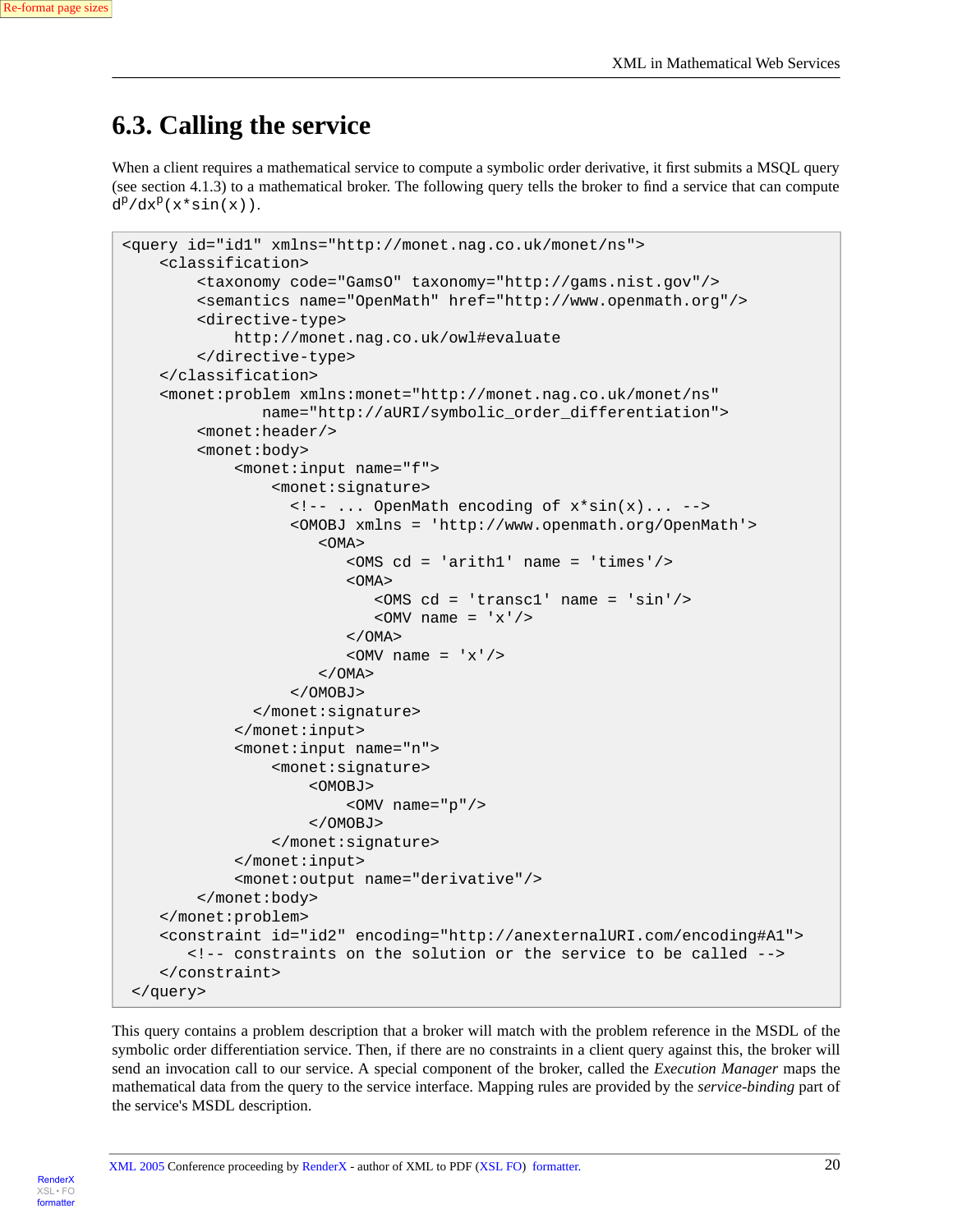[XSL•](http://www.google.com/search?q=http://www.w3.org/Style/XSL&btnI=I%27m+Feeling+Lucky) FO formatte

The OpenMath input of the problem will be serialized and wrapped in a SOAP message according to the service WSDL descriptor, and the SOAP message received by the service will cause its invocation. The Mathematical Web Services Environment will retrieve from the service configuration file the implementation part, and generate the Maple program:

```
restart;
  #!! Copied from Implementation part of configuration file
    # package SymbolicOrder
    # author Dr.Robert Corless
    # date Winter 2004
    SymbolicOrder := module()option package;
    export Differentiate, Integrate;
   Differentiate := proc( f::algebraic, x::name, n::algebraic )
         # ... body of function omitted ...
         return derivative;
     end;
   end; #module
   # .. details omitted ..
   omArgs:=[<OpenMath encoding for 'x*sin(x)'>,
            <OpenMath Encoding for 'p'>];
   # Convert OpenMath expressions Maple expressions
   mapleArgs:=seq(OpenMathToMobConversion:-omtomaple(omArgs[i]),
                i=1..nops(omArgs));
   #!! Using functional call from Interface part of configuration file
   output := SymbolicOrder:-Differentiate(mapleArgs):
   #.. details omitted ..
   ans:= MobToOpenMathConversion:-mapletoom(output);
   ans:= XMLTools:-PrintToString(ans);
   #.. details omitted ..
quit;
```
Note that the generated program contains the implementation provided by the mathematical service configuration file. It also contains statements to convert the arguments from OpenMath to Maple objects, and to convert the result back to OpenMath.

The service will encode the response from Maple along with some additional information in MEL format:

```
<query-response xmlns="http://monet.nag.co.uk/monet/ns">
  <executionResponse xmlns=http://monet.nag.co.uk/monet/ns
            href="http://orcca.on.ca/services/SymbolicOrderDiffService">
     <explanation>
        <errorcode>-1</errorcode>
        <explanationFormat isProvided="true"
                  href="http://monet.nag.co.uk/monet/explanation#expl1">
           <serviceExplanation xmlns="http://aURI/explain">
             <Algorithmn>
                 SymbolicOrder:-Differentiate
             </Algorithmn>
             <ExecutionTime>
                7ms
```
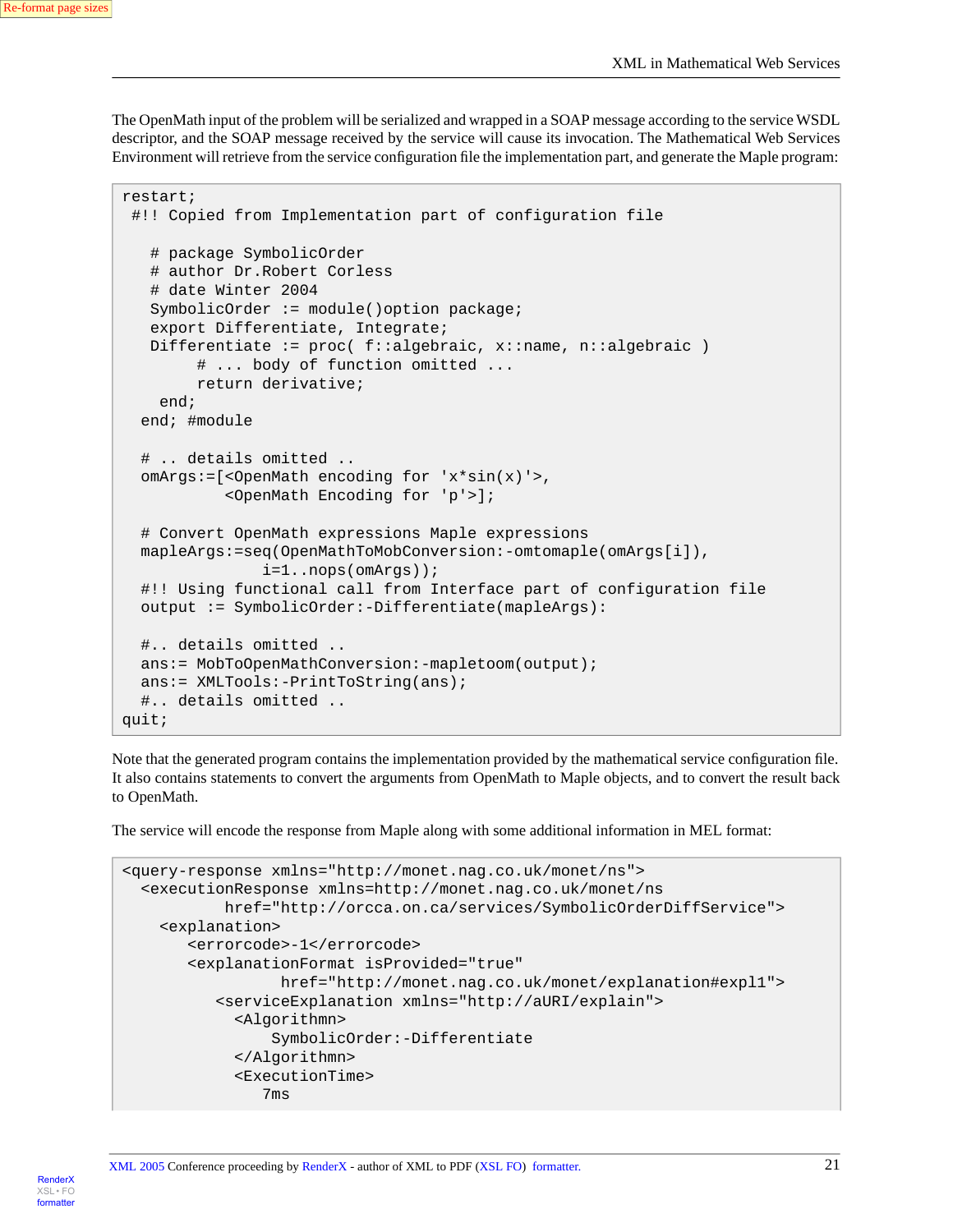```
 </ExecutionTime>
           </serviceExplanation >
         </explanationFormat>
       </explanation>
       <result>
         <resultFormat
                   href="http://monet.nag.co.uk/monet/result#openmath">
                <!-- OpenMath encoding of
                     x*sin(x1/2*n*Pi) - n*cos(x1/2*n*Pi) -->
         </resultFormat>
      \langleresult>
     </explanation>
   </executionResponse>
</query-response>
```
<span id="page-21-0"></span>Axis will wrap the response from the symbolic order differentiation service in a SOAP packet, and send it back to the broker, and then on to the client.

## <span id="page-21-1"></span>**7. Analysis of the use of XML formats**

### **7.1. XML as a universal syntax**

There is nothing particularly radical about the XML data model - it is virtually identical to that of Lisp which has been around since 1960 - however what makes it so useful in the context of a framework such as MONET is both its widespread acceptance, and the rich suite of tools and technologies which surround it. These have enabled us rapidly to combine pre-existing technologies with our own mechanisms resulting in a consistent, unified whole. In addition, the fact that XML is becoming the accepted *lingua franca* for importing and exporting data to and from applications, meant that software packages such as Maple could easily be adapted to work inside the MONET framework. We have made extensive use of XSLT [**[XSLT](#page-27-5)**]to translate between the different formats used (for example to transform a service description expressed in MSDL into one expressed in OWL), and of the XML Schema Language [**[XSD](#page-27-6)**]to ensure that at each stage of the process all our documents are syntactically correct.

The MONET Consortium was made up of seven organizations with developers working at eight different locations in three different time zones. Creating a coherent body of software with such a large, distributed team is obviously made easier if each team has its own, well-defined, piece of software to work on. The flexibility of XML and the ability easily to transform a document conforming to one schema to a document conforming to another made the process of integrating the different components much easier. It meant for example that the designers of the Mathematical Service Description Language could focus on making it easy to use by a service deployer, without worrying about how it would be transformed into an OWL document suitable for processing by a reasoner.

<span id="page-21-2"></span>Of course, while syntax is important in a practical sense, semantics are crucial. The existence of OWL provided us with a natural, XML-based, language in which to express the precise semantics of the various components in the MONET framework.

### **7.2. XML as an abstract heap data model**

One model for implementing web services is as *factories*, where for every application a private instance of the web service is instantiated. This is very useful because it allows each instance of the service to maintain its own state based on the history of transactions between it and its clients (a human user and/or other web services). The downside of this model is that it is very inflexible: in particular the service instance has to run continuously until its client decides that it is no longer needed. At the opposite extreme, a web service can be seen as stateless, with all the necessary context for solving a problem being encoded in the messages it receives from its clients. This of course increases the size of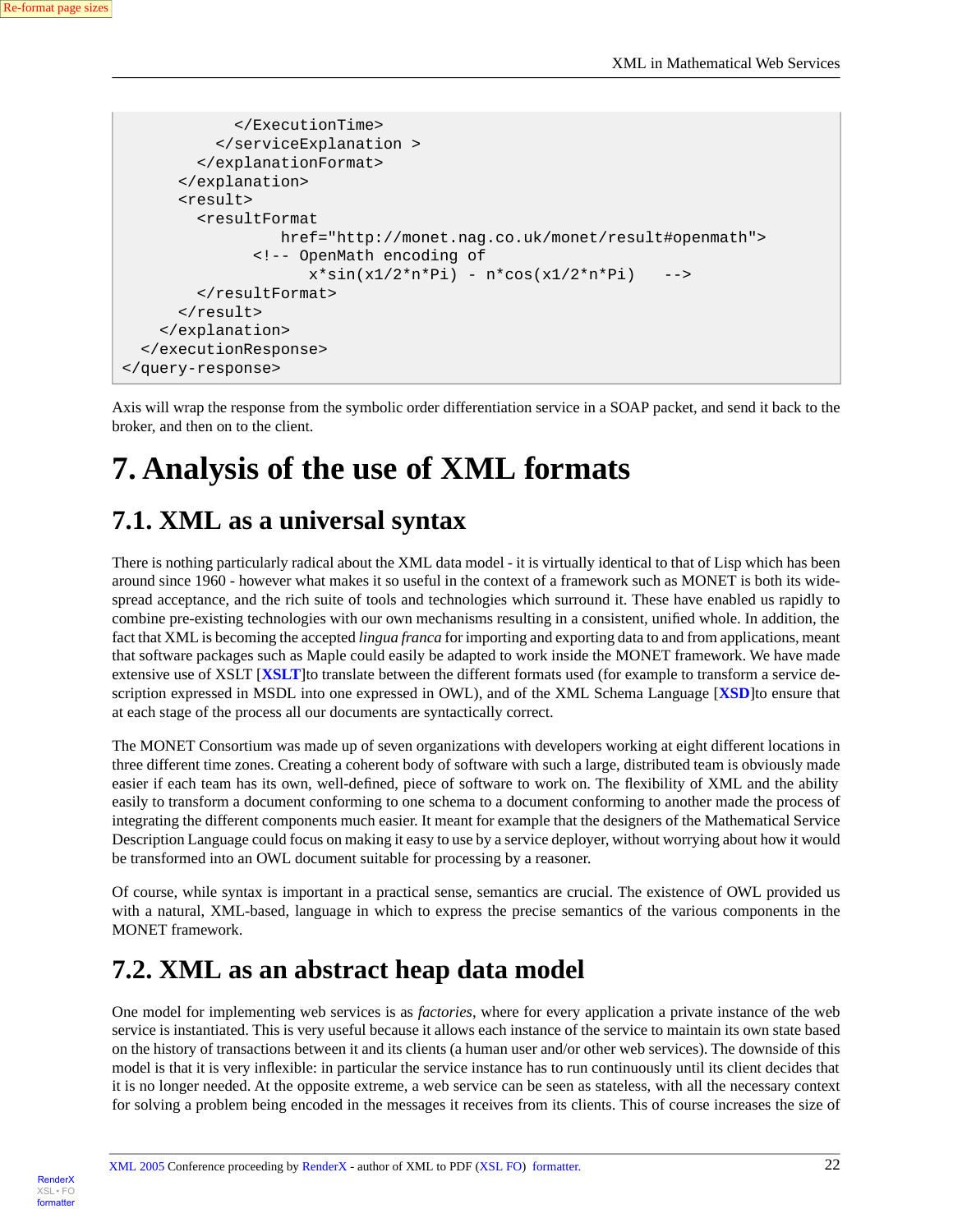the messages passed from client to service and as a result, in an application area where objects can routinely by several gigabytes in size, substantially degrades overall performance.

In MONET we decided to adopt a compromise approach to this issue. We like the flexibility that stateless services offer: for example the fact that we can switch the server executing a service mid-way through a sequence of transactions to optimize the use of hardware resources is very attractive. However we wanted to be able to store objects somehow so that we could refer to them via a URI rather than encode the whole object inside each XML message. The resulting software is the *Mathematical Object Manager (MOM)*.

The MOM is a distributed, hierarchical system. A service deposits a copy of an object in its local MOM and receives its URI in return. This local MOM propagates the fact that it has an object matching this URI to its parent which, in its turn, propagates this information on up the tree. Whether the object itself is also propagated is a configuration issue. When a service needs a copy of the object it requests it from its local MOM. If it does not have a local copy it propagates the request up the tree until it reaches a node which recognizes the URI. It may have a local copy of the object but, if it doesn't, it knows where the object can be found.

A nice consequence of this is that it offers an alternative model for asynchronous communication between services. A URI for an object can be issued before it has been computed and lodged in the MOM. This URI can be passed between services which will only block when they actually need to access the object it represents.

<span id="page-22-0"></span>The objects in the MOM can be generated by any and every MONET application, each of which have their own internal format. One or more common formats are therefore needed for the objects and, not surprisingly, we chose formats based on XML, namely OpenMath and Content MathML. Should an application which supports OpenMath receive an object in Content MathML from the MOM it can always invoke a translation service to transform it into a format it is capable of handling.

## **8. Related uses of XML in mathematical web services**

<span id="page-22-1"></span>When using the computational facilities of mathematical web services, we often need to present mathematical expressions in a human-readable or browser friendly format. We have developed at ORCCA several additional XML-based tools that can be used for mathematical data transformations.

### **8.1. Notation selection tool**

[The Notation Selection Tool](http://www.orcca.on.ca/MathML/NotationSelectionTool) [http://www.orcca.on.ca/MathML/NotationSelectionTool] is designed to perform conversion of mathematical expressions in XML format: it allows the user to specify which of several mathematical notations should be used in mathematical applications, including mathematical web services, as illustrated in **[Figure 2.](#page-23-1)** The purpose of the tool is twofold. First, it allows the user to set a preferred notation for rendering specific mathematical concepts, for example a user can select open intervals to be denoted (*a,b*) or ]*a,b*[*.* Second, it helps to distinguish different mathematical concepts that may use the same notation, such as  $\sin^{-1}(x)$ .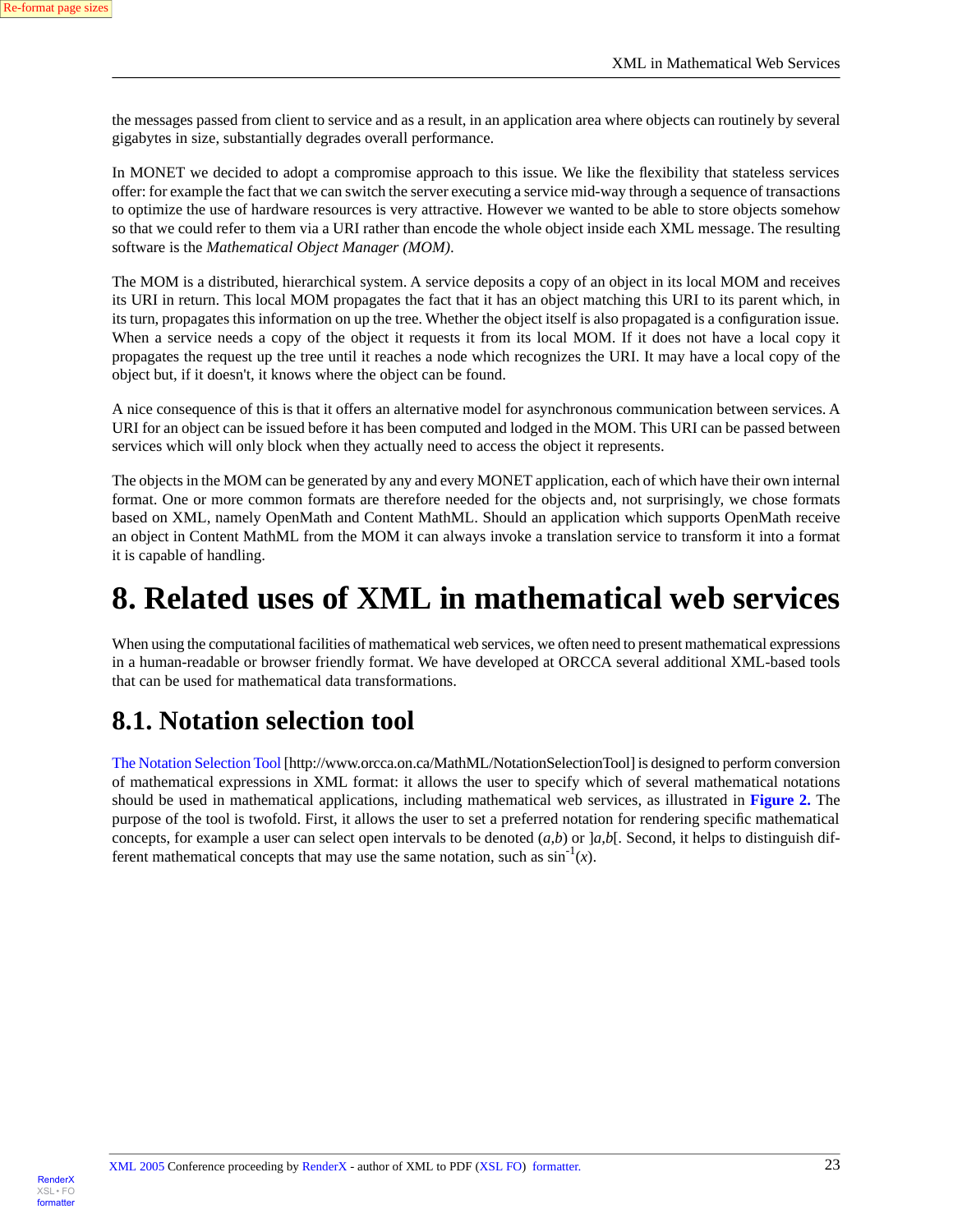

<span id="page-23-1"></span>XSLT templates assigned to different notations carry out the translation from content to syntax encoding.

#### **Figure 2. Selecting mathematical notations**

An XML-format initialization file is used to configure the Notation Selection Tool. This file contains a database of mathematical concepts, alternative notations, and XSLT templates to produce Presentation MathML for the selected notations.

Using an initialization file for the Notation Selection Tool provides it with a high degree of flexibility and extensibility. On one hand, it allows the user to introduce new notations for existing math concepts simply by editing the initialization file. On the other hand, new mathematical concepts can easily be introduced in existing settings. To illustrate the second case one can imagine setting notations for binomial, which does not appear in standard MathML (neither Content nor Presentation). However it can easily be introduced via an additional stylesheet template.

<span id="page-23-0"></span>The same approach allows one to set preferred rendering for OpenMath CDs. More detailed information on the Notation Selection Tool organization and implementation can be found in [**[NAMKM04](#page-26-13)**].

### **8.2. Content-faithful transformations**

A standard strategy for displaying Content MathML or OpenMath in a browser is to do so by converting it to Presentation MathML. This is sufficient for simple display, but too much information is lost to support applications that involve selection, editing or manipulation.

To preserve the original meaning in the transformed expression, we have introduced the notion of "content-faithful" transformations. The basic idea of content faithful transformations is to provide sufficient information to be able to find the content associated with the output of a transformation. There are several ways to do this, including generating high-level parallel markup, fine-grained parallel markup, or parallel markup with fine-grained cross-linked subtrees. This is described in detail in the papers [**[ORCCA00\]](#page-27-7)[[MathML02](#page-26-12)**].

Content faithful transformations also allow the preservation of useful "Extended MathML" markup. By this we mean XML markup containing both MathML and non-MathML elements, where there is a stylesheet to convert the non-

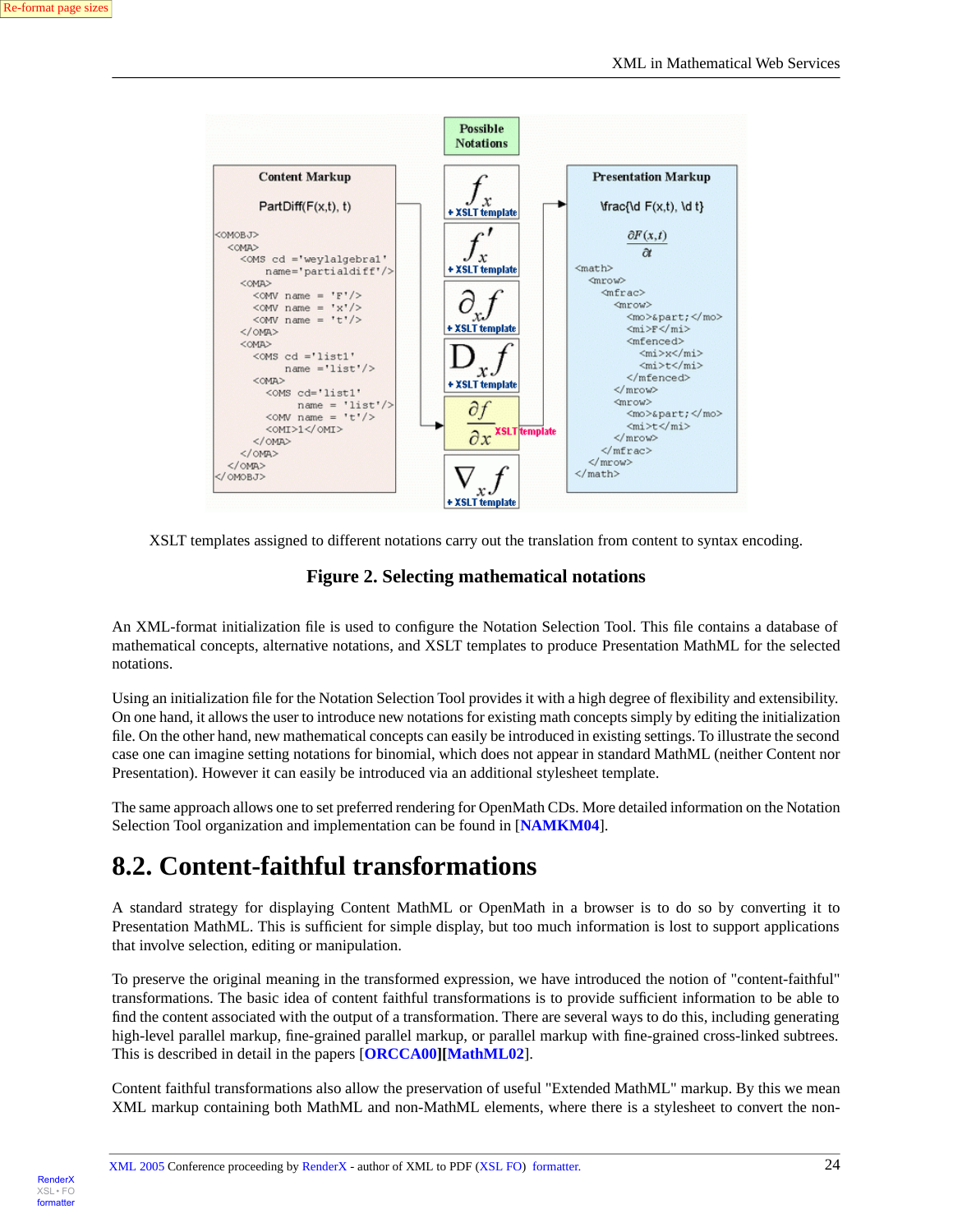<span id="page-24-0"></span>MathML elements into some valid MathML, perhaps with annotations or external references. This is often convenient when working with concepts that are beyond the scope of Content MathML.

### **8.3. Semantics conserving TeX translation**

A similar approach to conserving semantics is applicable to translation between XML-based and non-XML based markups. In the context of mathematical web services, one of the potential sources and ultimate destinations of mathematical expressions is in TeX documents. To support this, we have developed tools for mapping TeX to MathML and MathML to TeX. Our approach, described in [**[TUG02](#page-27-8)**] and in more detail in [**[IAMC02](#page-26-14)**], allows mappings to specify a correspondence between high-level elements in TeX and MathML markup. This way it is not necessary to expand macros fully, and it is possible to conserve the implicit semantics the macro markup conveys. Bidirectional mapping files (in an XML syntax) specify the correspondence between the extended TeX and the extended MathML markup. For example it is possible to define an XSLT stylesheet corresponding to a LaTeX class file, and to define a mapping file between the LaTeX macros and XSLT templates.

# <span id="page-24-1"></span>**9. Conclusions**

We have studied the problems arising in providing mathematical web services and have devised a prototype framework with a number of desirable properties:

- The client/broker/server model allows a sufficient degree of flexibility in service deployment.
- The architecture is able to provide mathematical services in a platform-neutral manner by making appropriate use of certain accepted XML technologies, including OWL, OpenMath and MathML.
- The framework allows rich problem descriptions. This allows servers to publish their capabilities making use of detailed mathematical ontologies, clients to specify the properties of problem they wish to solve, and brokers to either match and forward service requests, or to restructure requests in a sophisticated manner.
- Mathematical services can be defined by domain experts, requiring no knowledge of web technologies.

The framework allows rich problem descriptions. This allows servers to publish their capabilities making use of detailed mathematical ontologies, clients to specify the properties of problem they wish to solve, and brokers to either match and forward service requests, or to restructure requests in a sophisticated manner.

Mathematical services can be defined by domain experts, requiring no knowledge of web technologies.

Additional XML data formats were straightforward to define and use as needed. These included a Mathematical Services Description Language, a Mathematical Problem Description Language, a Mathematical Explanation Language and a Mathematical Services Configuration Language. The problem of conversion between platform-neutral and platformspecific formats (specifically, between OpenMath and Maple) was solved in a general, extensible fashion using XML configuration modules.

<span id="page-24-2"></span>The near-universal support for XML in software packages has made it straightforward to exchange the richly structured objects needed for mathematical computing. Not only has this accelerated the development of our research prototype, it also provides an acceptable external interface for our mathematical web services architecture.

# **Acknowledgements**

The authors would like to thank all their collaborators in the MONET project. Special thanks go to Clare So for her help with the OpenMath to Maple transformation, to Olga Caprotti and Daniele Turi for their contributions to the

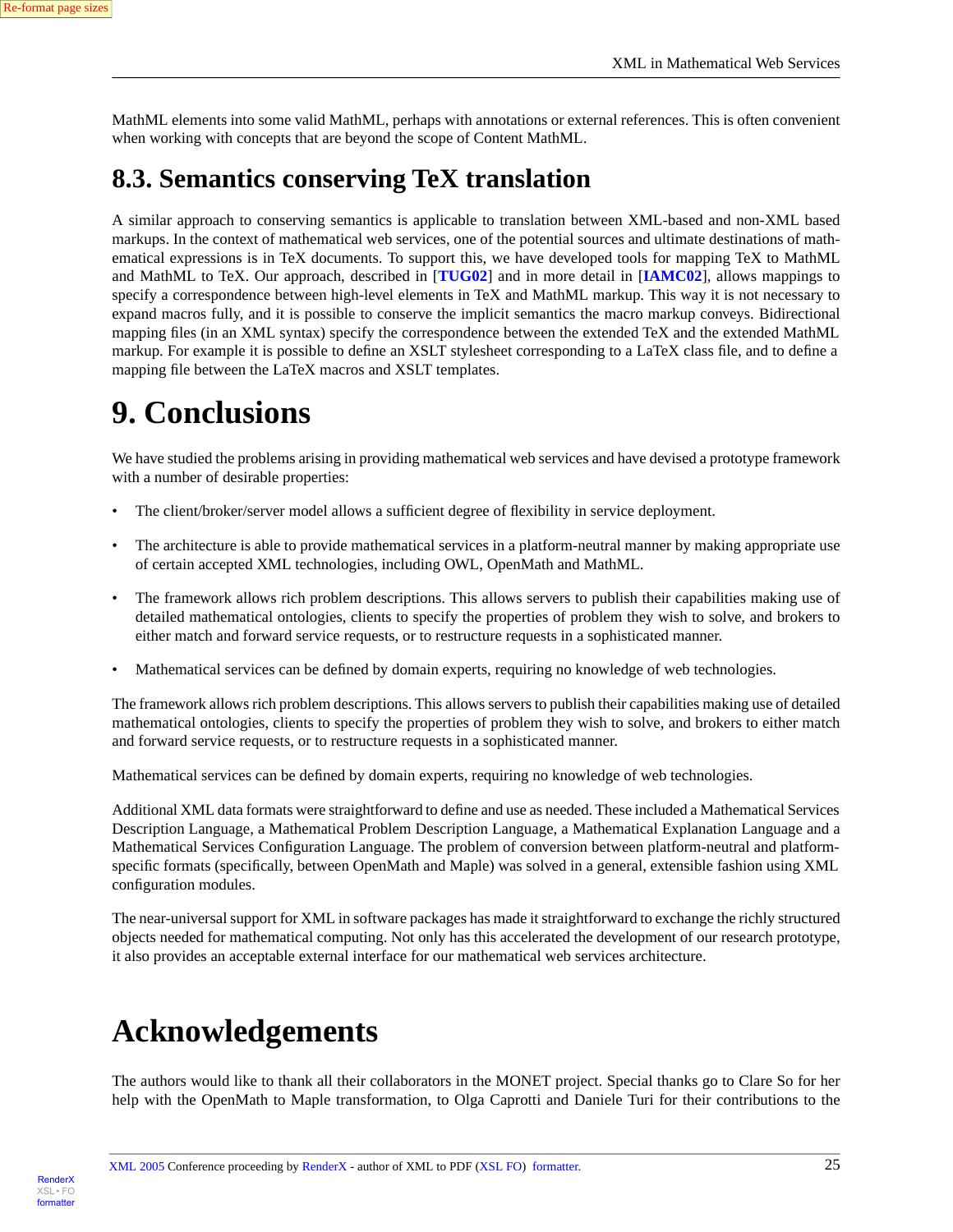<span id="page-25-0"></span>Monet ontologies, to Juliette Mainka for the design and implementation of the Mathematical Object Manager, and to Yannis Chicha, Manfred Riem, Stephen Buswell and David Roberts for their contributions to the implementation of the broker.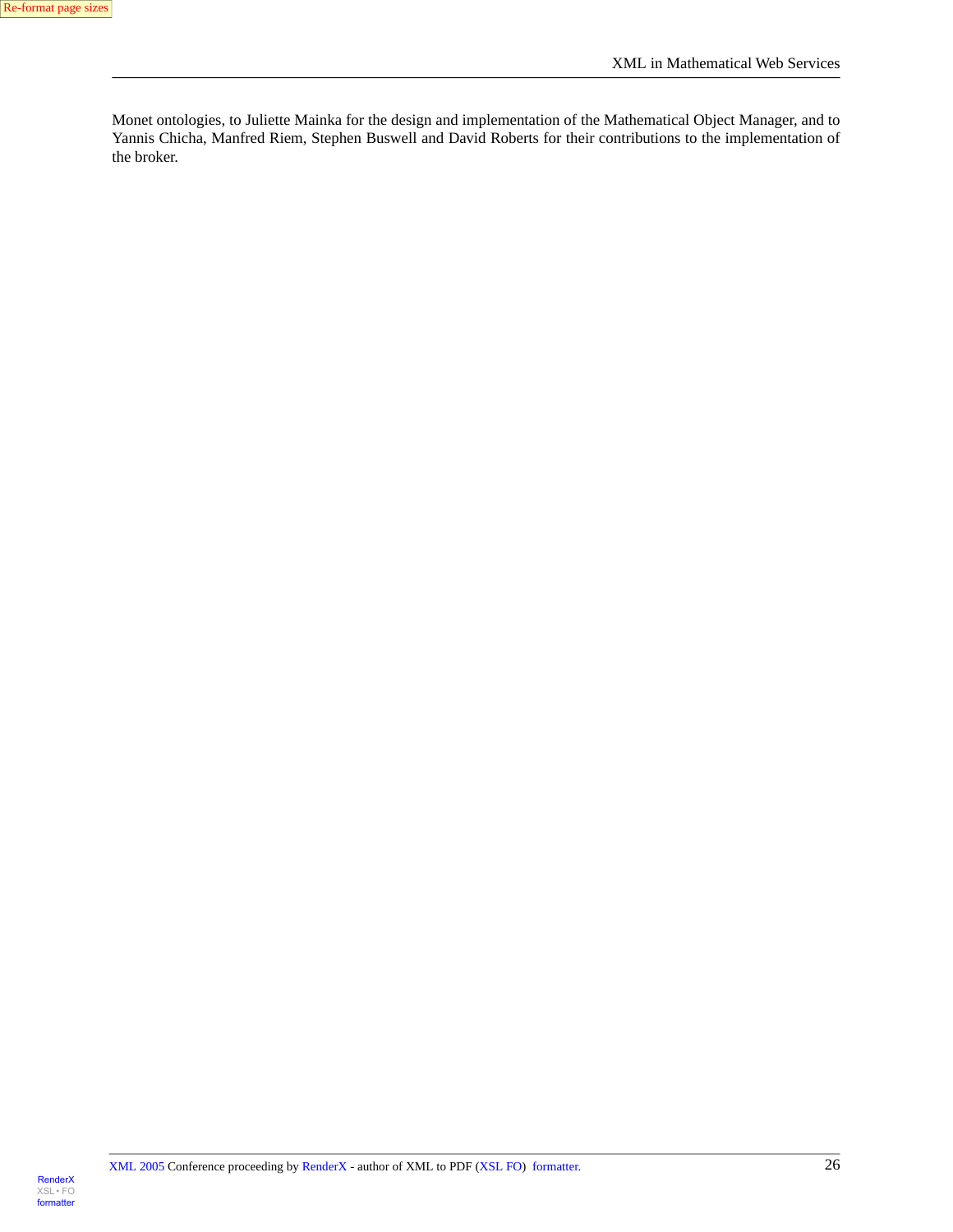# **Bibliography**

<span id="page-26-4"></span>[AHM05] Simone A. Ludwig, William Naylor, Julian Padget and Omer F. Rana, *"Matchmaking Support for Mathematical Web Services".* In Proceedings of 4th UK e-Science Programme All Hands Meeting (AHM) 2005, Nottingham, UK.

<span id="page-26-11"></span>[DAMLOIL] DAML+OIL, Ian Horrocks, Frank van Harmelen, Peter Patel-Schneider, Tim Berners-Lee, Dan Brickley, Dan Connolly, Mike Dean, Stefan Decker, Dieter Fensel, Richard Fikes, Pat Hayes, Jeff Heflin, Jim Hendler, Ora Lassila, Deb McGuinness , Lynn Andrea Stein, *Technical Report* REC-xslt-19991116, Joint US/EU ad hoc Agent Markup Language Committee, March 2001.<http://www.daml.org/2001/03/daml+oil-index.html>

<span id="page-26-14"></span><span id="page-26-1"></span>[EW02] Mike Dewar & David Carlisle *"Description Schemes For Mathematical Web Services"*. In Proceedings of EuroWeb 2002 Conference, Oxford, UK. <http://ewic.bcs.org/conferences/2002/euroweb/session3/paper2.pdf>

<span id="page-26-3"></span>[IAMC02] Stephen M. Watt, *"Exploiting implicit mathematical semantics in conversion between TeX and MathML,"* In Proceedings of Internet Accessible mathematical Communication (IAMC 2002), July 2002, Lille, France. [ht](http://www.symbolicnet.org/conferences/iamc02)[tp://www.symbolicnet.org/conferences/iamc02](http://www.symbolicnet.org/conferences/iamc02)

[IAMC04] Marc Laurent Aird, Walter Barbera Medina, James Davenport, Julian Padget, *"Description and generation of mathematical web services",* In e-Proceedings IAMC 200, Santander, Spain. [http://www.orcca.on.ca/confer](http://www.orcca.on.ca/conferences/iamc2004/papers/MWS_DescriptionAndGeneration.pdf)[ences/iamc2004/papers/MWS\\_DescriptionAndGeneration.pdf](http://www.orcca.on.ca/conferences/iamc2004/papers/MWS_DescriptionAndGeneration.pdf)

<span id="page-26-9"></span><span id="page-26-5"></span>[ICMS02] Olga Caprotti and Wolfgang Schreiner. *"Towards a Mathematical Services Description Language"*. In Proceedings of ICMS 2002, pp 258 - 265, International Congress of Mathematical Software, Beijing, China, 2002.

<span id="page-26-6"></span>[IS] iS - Instance Store, 2005 <http://instancestore.man.ac.uk/>

[Maple] Maple User Manual, Maplesoft, a division of Waterloo Maple Inc., 2005.

<span id="page-26-7"></span>[MathBroker] MathBroker - A Framework for Brokering Distributed Mathematical Services, 2005 [http://pos](http://poseidon.risc.uni-linz.ac.at:8080/mathbroker/index.xml)[eidon.risc.uni-linz.ac.at:8080/mathbroker/index.xml](http://poseidon.risc.uni-linz.ac.at:8080/mathbroker/index.xml)

<span id="page-26-12"></span>[MathML] *"Mathematical Markup Language (MathML) Version 2.0 (Second Edition)*, R. Ausbrooks, S. Buswell, D. Carlisle, S. Dalmas, S. Devitt, A. Diaz, M. Froumentin, R. Hunter, P. Ion, M. Kohlhase, R. Miner, N. Poppelier, B. Smith, N. Soiffer, R. Sutor, S. Watt, World Wide Web Consortium Recommendation 21 October 2003. [ht](http://www.w3.org/TR/2003/REC-MathML2-20031021)[tp://www.w3.org/TR/2003/REC-MathML2-20031021](http://www.w3.org/TR/2003/REC-MathML2-20031021)

<span id="page-26-2"></span><span id="page-26-0"></span>[MathML02] Sandy Huerter, Igor Rodionov, and Stephen Watt, "Content-Faithful Transformations for MathML", In Proceedings of MathML 2002, Chicago, Illinois. <http://www.mathmlconference.org/2002/presentations/huerter/>

<span id="page-26-10"></span>[MKM04a] Elena Smirnova, Clare So and Stephen M. Watt, *"An Architecture for Distributed Mathematical Web Services"* In Proceedings of MKM 2004, pp 363-377, LNCS 3119 Springer-Verlag 2004.

<span id="page-26-13"></span>[MKM04b] Olga Caprotti, Mike Dewar and Daniele Turi. *"Mathematical Service Matching Using Description Logic and OWL"*. In Proceedings of MKM 2004, pp 73-87, LNCS 3119, Springer-Verlag 2004.

<span id="page-26-8"></span>[NAG] NAG Numerical Components, 2005 http://www.nag.co.uk/numeric/numerical libraries.asp

[NAMKM04] Elena Smirnova, Stephen M. Watt, *"An Approach to Mathematical Notation Selection"*, In Abstracts Proceedings of NA MKM 2004, Phoenix, Arizona, US. [http://imps.mcmaster.ca/na-mkm-2004/proceedings/pd](http://imps.mcmaster.ca/na-mkm-2004/proceedings/pdfs/smirnova-abstract.pdf)[fs/smirnova-abstract.pdf](http://imps.mcmaster.ca/na-mkm-2004/proceedings/pdfs/smirnova-abstract.pdf)

[OM1] S. Dalmas, M. Gaetano and S.M. Watt, *An OpenMath v1.0 Implementation*, pp. 241-248, Proc. International Symposium on Symbolic and Algebraic Computation, (ISSAC 1997), July 21-23 1997, Kihei, Hawaii, USA, ACM Press 1997. <http://www.csd.uwo.ca/~watt/pub/reprints/1997-issac-openmath.pdf>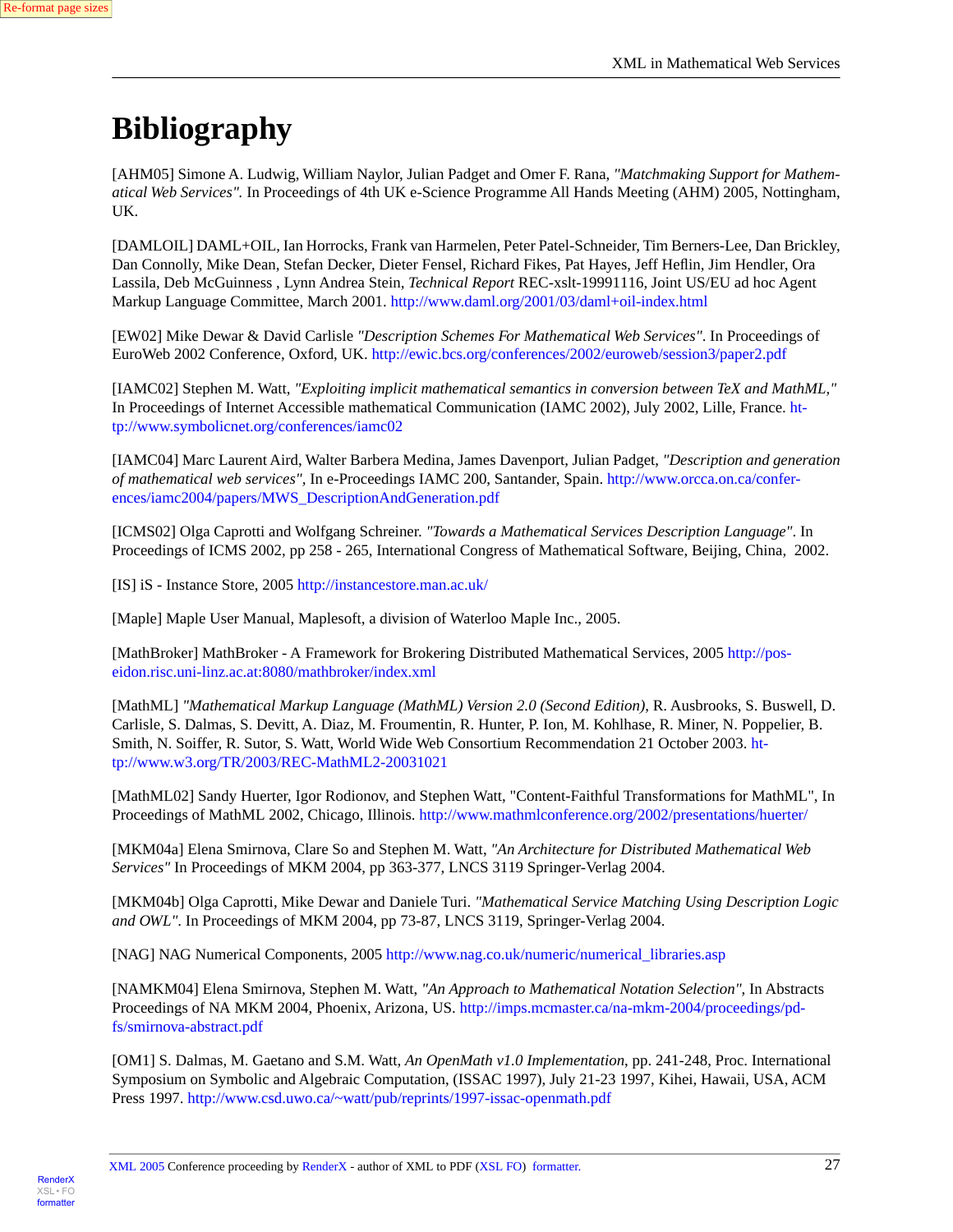<span id="page-27-2"></span>[OM2] The OpenMath Standard 2.0. S.Buswell, O.Caprotti, D.P.Carlisle, M.C.Dewar, M.Gaetano and M.Kohlhase, 2004 <http://www.openmath.org/cocoon/openmath/standard/om20/index.html>

<span id="page-27-7"></span>[ORCCA00] I. Rodionov and S.M. Watt, Ontario Research Centre for Computer Algebra, University of Western Ontario, Research Report TR-00-14, 2000. <http://www.orcca.on.ca/TechReports/2000/TR-00-24.html>

<span id="page-27-1"></span>[OWL] OWL, Sean Bechhofer, Frank van Harmelen, Jim Hendler, Ian Horrocks, Deborah L., McGuinness, Peter F. Patel-Schneider, and Lynn Andrea Stein. OWL Web Ontology Language Reference. Technical Report REC-owl-ref-20040210, The Worldwide Web Consortium, February 2004.<http://www.w3.org/TR/2004/REC-owl-ref-20040210/>

<span id="page-27-8"></span><span id="page-27-3"></span>[Protege] Protege, 2005 <http://protege.stanford.edu/plugins/owl>

<span id="page-27-4"></span>[TUG02] Stephen M. Watt, *"Conserving implicit semantics in conversion between TeX and MathML"*, TUGBoat, Vol 23, No 1, 2002.

<span id="page-27-0"></span>[WSDL] Web Services Description Language (WSDL), Erik Christensen, Francisco Curbera, Greg Meredith, Sanjiva Weerawarana, Worldwide Web Consortium Note, March 2002.<http://www.w3.org/TR/wsdl.html>

<span id="page-27-6"></span>[WSJ] Mike Dewar, *"Identifying and Brokering Mathematical Web Services"*. Web Services Journal, July 2003. [ht](http://webservices.sys-con.com/read/39833.htm)[tp://webservices.sys-con.com/read/39833.htm](http://webservices.sys-con.com/read/39833.htm)

<span id="page-27-5"></span>[XSD] XML Schema Part 1: Structures Second Edition, Henry S. Thompson, David Beech, Murray Maloney,Noah Mendelsohn, World Wide Web Consortium Recommendation 28 October 2004.<http://www.w3.org/XML/Schema>

[XSLT] XSL Transformations (XSLT), James Clark, World Wide Web Consortium Recommendation 16, December 1999. <http://www.w3.org/TR/XSLT>